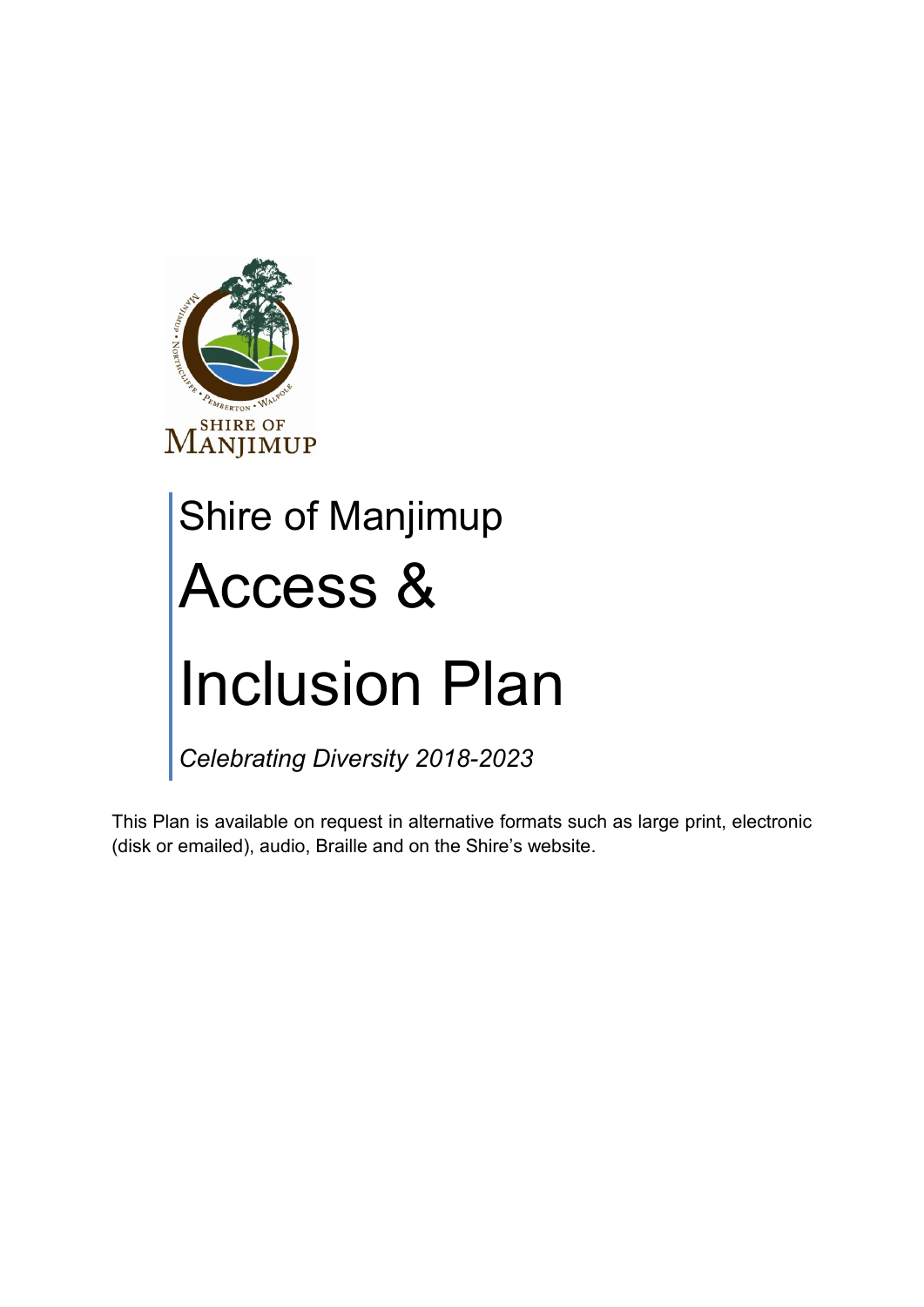

## **Document Change Control Table**

| <b>Version</b>   | <b>Date of Issue</b> | <b>Author(s)</b>                                      | <b>Description of</b><br><b>Version</b> |
|------------------|----------------------|-------------------------------------------------------|-----------------------------------------|
| <b>Version 1</b> | May 2018             | Shammara<br>Markotis,<br>Community<br><b>Services</b> | <b>Draft for Public</b><br>Comment      |
| <b>Version 2</b> | <b>July 2018</b>     | Shammara<br>Markotis,<br>Community<br><b>Services</b> | Final Plan $-$<br>adopted by<br>Council |

The Access & Inclusion Plan 2018–2023 must be reviewed, updated and a new Plan lodged with the Department of Communities no later than 31 August 2023.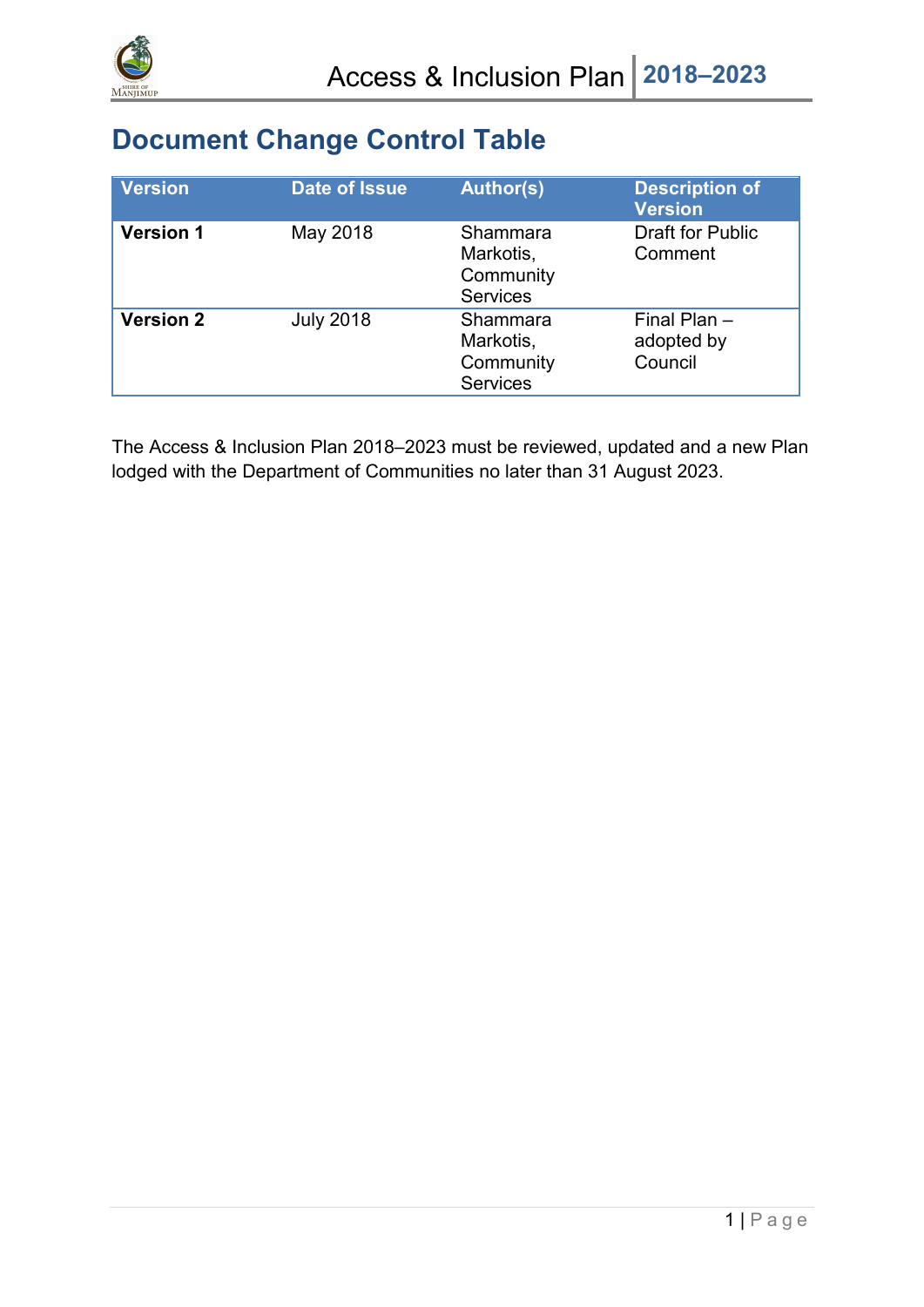

## **The Vision for the Shire of Manjimup**

#### **The Shire of Manjimup - the heart of the South West**

"We are a thriving region that is safe, liveable and welcoming.

We value our quality of life and embrace our natural environment, which affords us both economic and recreational pursuits.

Our industries are recognised for their resilience, quality and innovation and for their contribution to the state of Western Australia. Our economic diversity provides business and employment opportunities for all."

#### **The Shire of Manjimup - the place to grow a future**

#### **Our Mission**

"We are the appointed local government authority for the district of the Shire of Manjimup, responsible for the planning, delivery and maintenance of key services and infrastructure. Our mission is to satisfy our community by meeting its needs and our statutory responsibilities in a planned and sustainable manner."

#### **Our Motto**

"Celebrating our Diversity."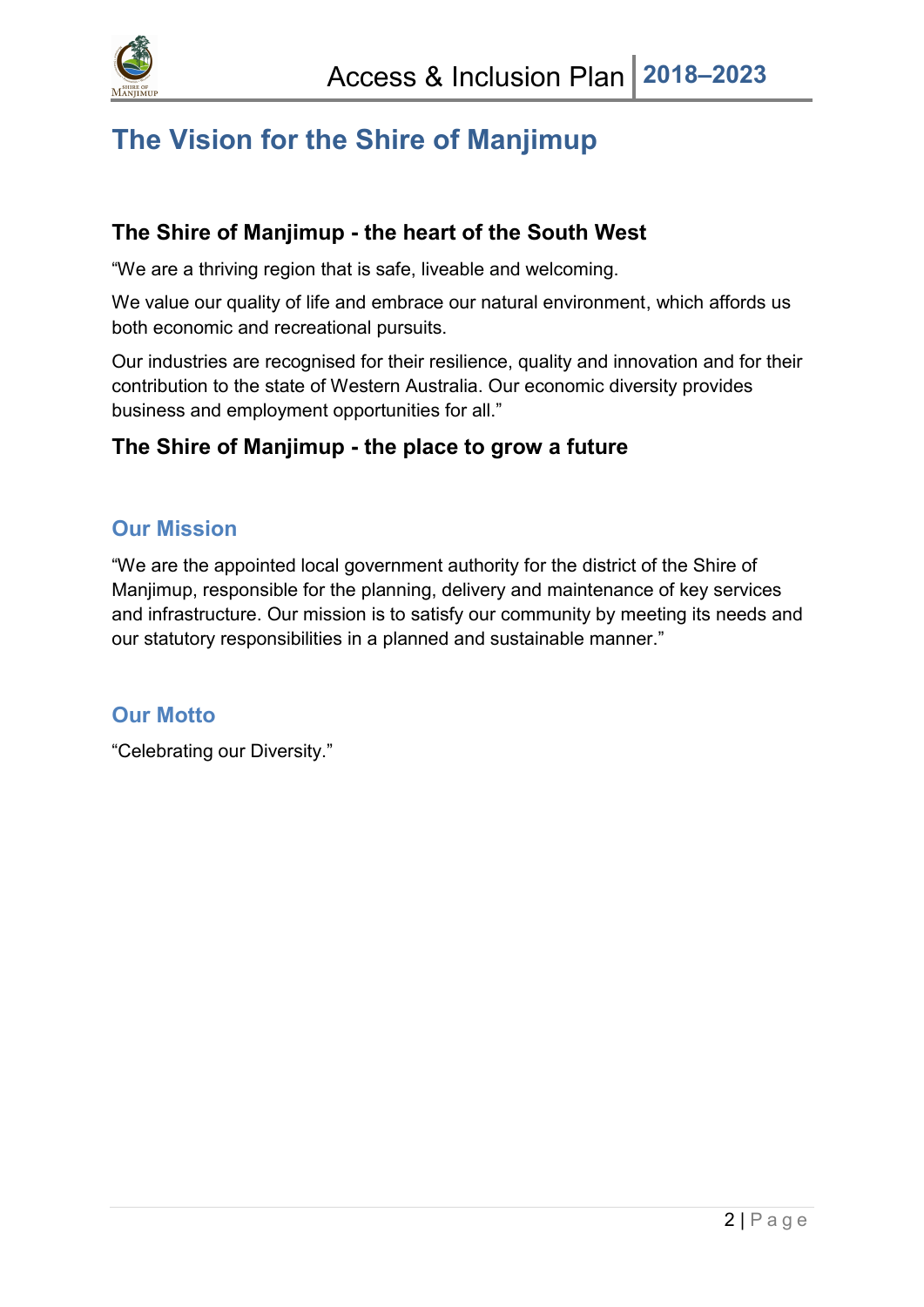

## **Table of Contents**

| WA Local Government Integrated Planning and Reporting Framework  15               |  |
|-----------------------------------------------------------------------------------|--|
| The seven Desired Outcomes of the Disability Services Act 16                      |  |
|                                                                                   |  |
| Outcome 1: The Shire of Manjimup's services and events are accessible and         |  |
| Outcome 2: The Shire of Manjimup's buildings and facilities are accessible by all |  |
| Outcome 3: All information produced by the Shire of Manjimup is in an accessible  |  |
| Outcome 4: All members of our community receive the same level and quality of     |  |
| Outcome 5: The Shire of Manjimup's feedback and complaints procedure is           |  |
| Outcome 6: All members of our community are able to participate in public         |  |
| Outcome 7: All members of our community have the same opportunities as others     |  |
|                                                                                   |  |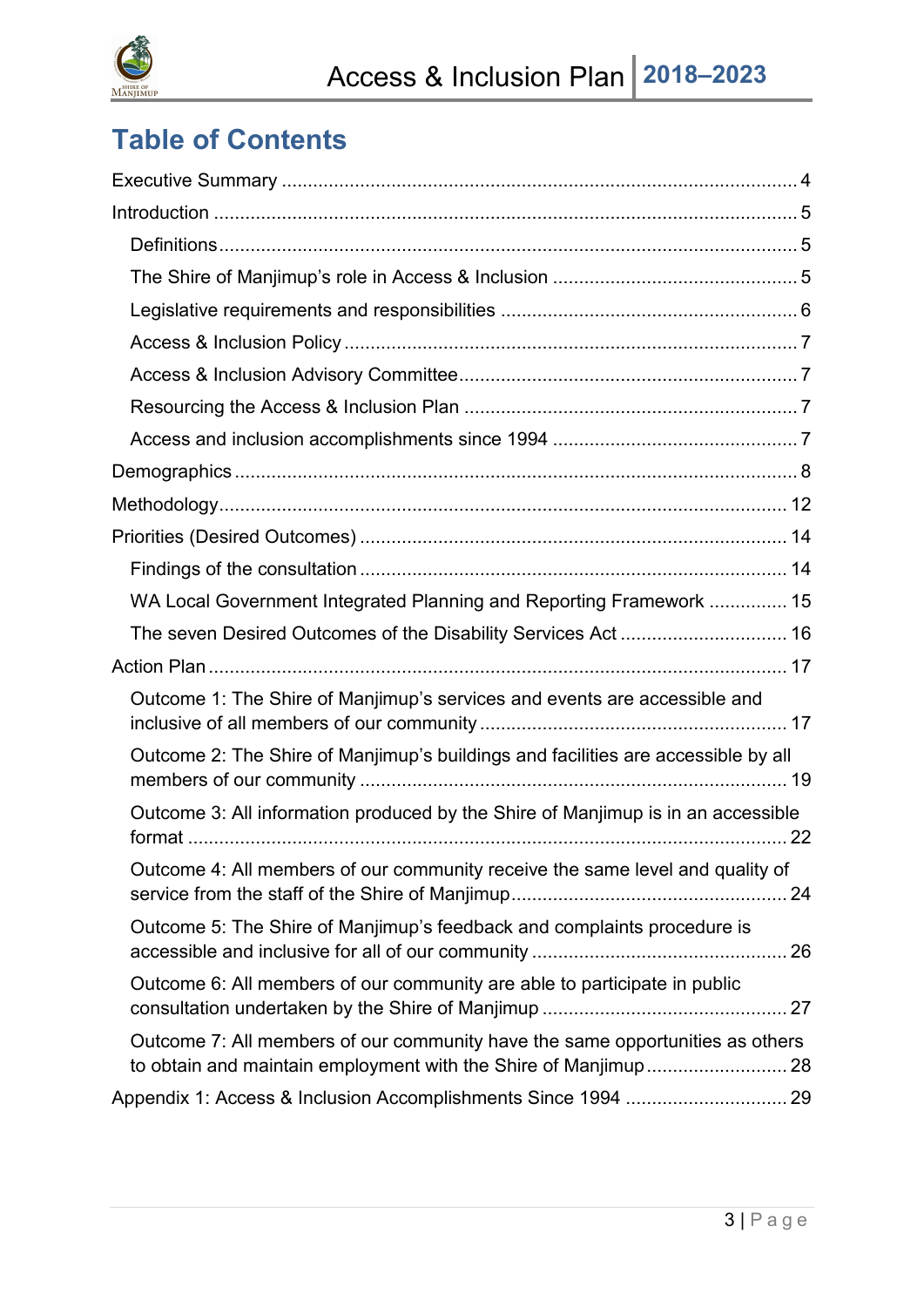

## <span id="page-4-0"></span>**Executive Summary**

The Access & Inclusion Plan 2018–2023 ('the Plan') replaces the Access & Inclusion Plan 2013–2018.

The Plan has been designed to meet the requirements of the *Disability Services Act 1993 (WA)* and sets the stage for responding to diversity by expanding upon previous disability access and inclusion plans to incorporate the needs of all members of the community.

Access and inclusion plans are not just about ensuring buildings have wheelchair access, they also incorporate inclusion at a participatory and service level. This Plan will assist the Shire's governing Council to determine the strategies needed to enhance and promote accessibility requirements. The Plan provides the direction and framework for future planning needs beyond the short term.

The implementation of this Access & Inclusion Plan is a legislative requirement of the Department of Communities, however by planning for a community that is accessible and inclusive to people with disabilities the Shire intends to create a community that is accessible and inclusive for all. The Shire aims to ensure that the services it provides meet varied individual needs and expectations, and that everyone has equal access to these services regardless of their race, heritage, gender, belief, nationality, family background, age, disability or sexuality.

The Shire of Manjimup recognises that the task of addressing the many important issues that affect our diverse community is not an easy one. The Shire will endeavour, however, through ongoing consultation and involvement with the community, to identify and eliminate as many barriers and challenges to access and inclusion as possible and work towards achieving a community that is liveable for all.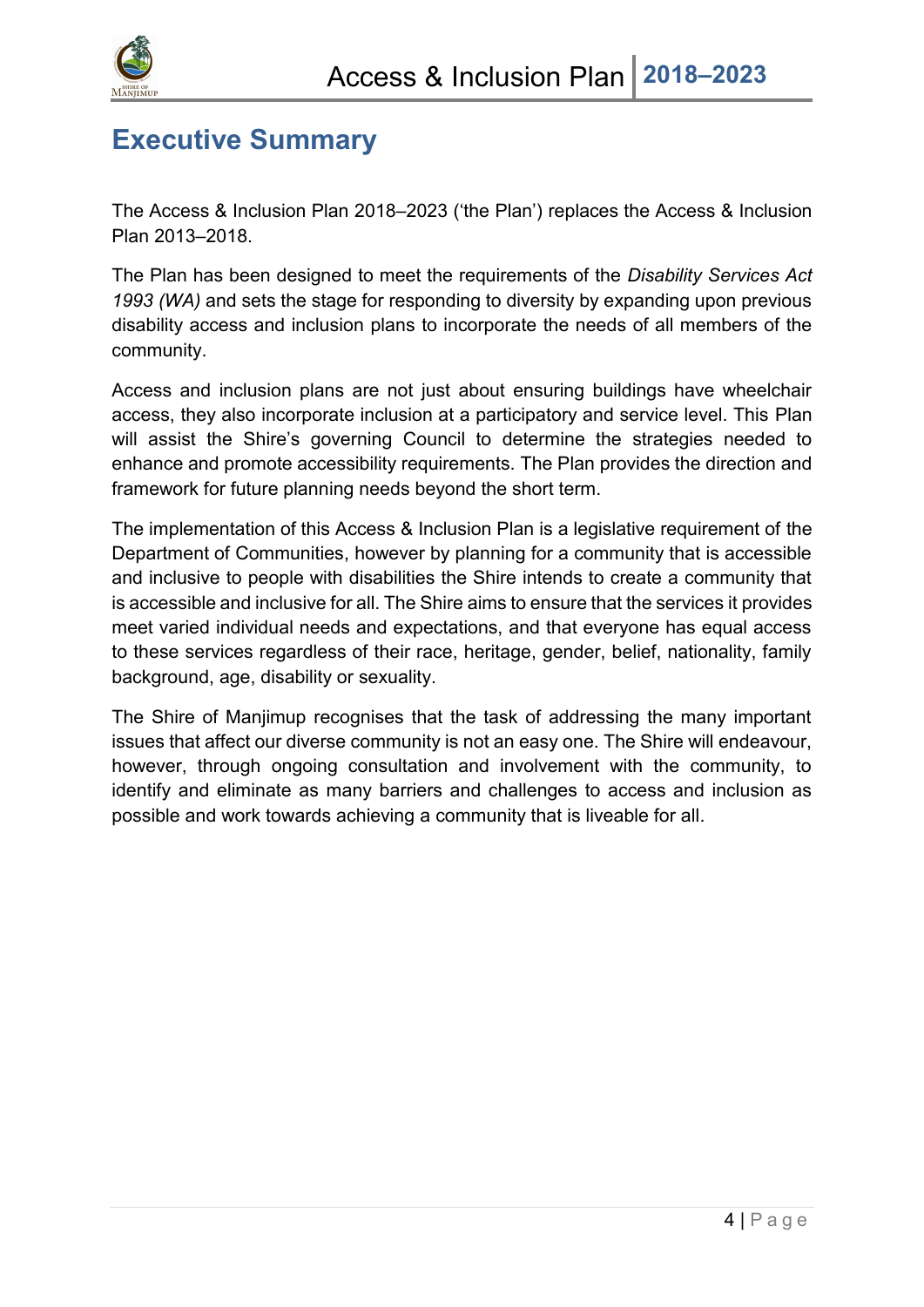

## <span id="page-5-0"></span>**Introduction**

#### <span id="page-5-1"></span>*Definitions*

For the purpose of this document, when the terms access or inclusion are used they refer to the following definitions:

**Access** refers to an individual's physical ability to get to, get into and get around facilities. This access is created by removing structural barriers and including mechanisms to enable structural access.

**Inclusion** refers to an individual's ability to participate as fully as possible in programs and services provided by organisations in an integrated and holistic manner that does not ostracise, embarrass or humiliate an individual.

#### <span id="page-5-2"></span>*The Shire of Manjimup's role in Access & Inclusion*

The Shire of Manjimup is responsible for a range of functions, facilities and services in the towns of the Shire, including:

#### **Services to property**

- Construction and maintenance of council owned buildings.
- Construction and maintenance of roads, footpaths and cycle facilities.
- Land drainage and development.
- Waste collection and disposal.
- Litter control and street cleaning.
- Planting and caring for street trees.
- Numbering of buildings and lots.
- Street lighting.
- **Bush fire control.**

#### **Services to the community**

- Provision and maintenance of outdoor playing areas, parks, gardens and reserves.
- Provision and maintenance of facilities for sporting and community groups.
- Management of the Manjimup Regional Aqua Centre.
- Public library and information services.
- Environmental health services.
- Community and Home Care Support.
- Citizenship ceremonies and community events.
- Provide transport assistance for events where possible.
- Promote successes and provide advice and encouragement to the community with regards to access and inclusion best practice.
- Wellness and Respite Community Centre.

#### **Regulatory services**

- Planning of road systems, sub-divisions and town planning schemes.
- Approvals for construction, additions or alterations to buildings.
- Ranger services, including dog control.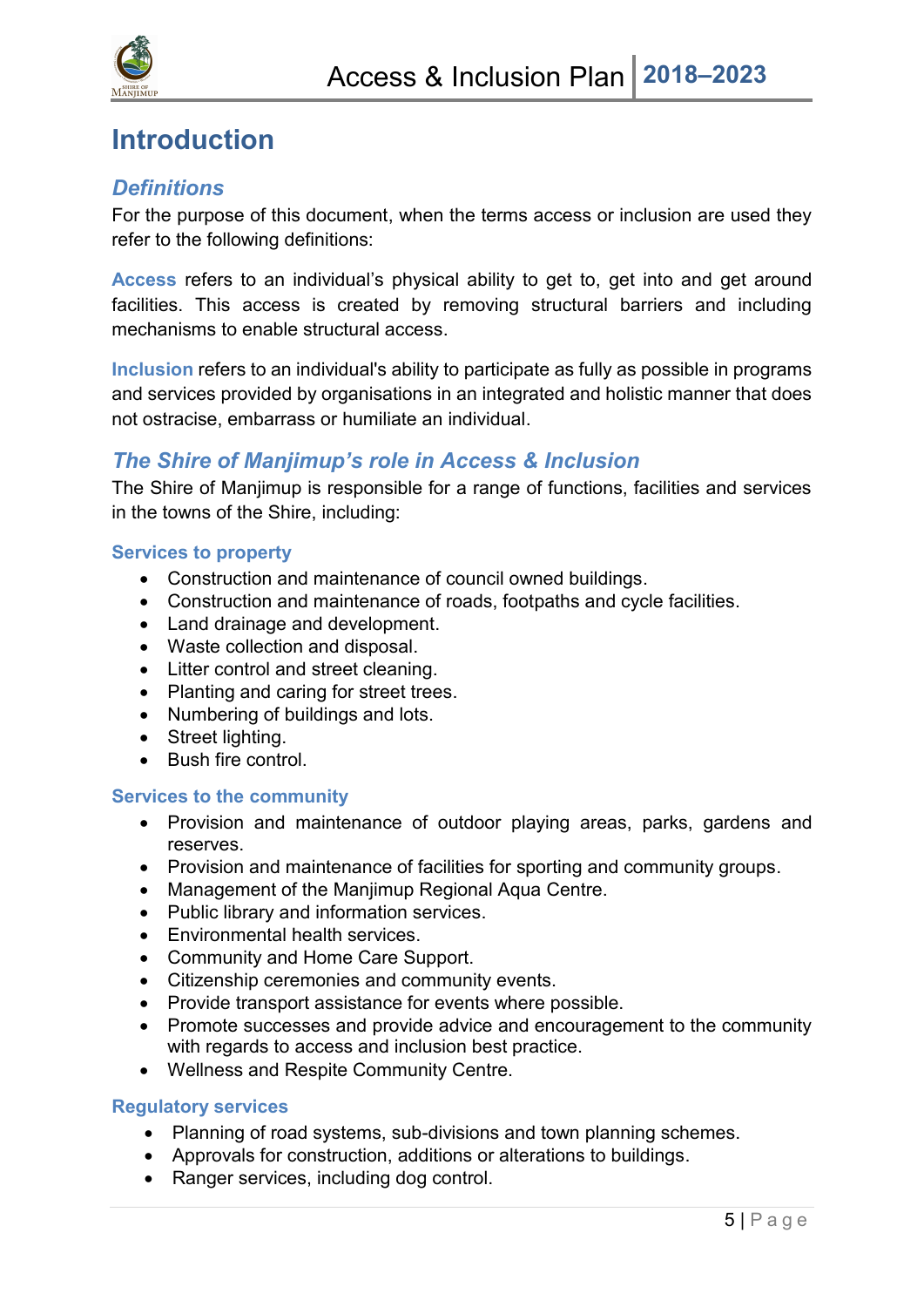

• The development, maintenance and control of parking.

#### **General administration**

• Provision of general information to the public, the lodging of complaints and the payment of fees, including rates and dog licences.

#### **Processes of government**

- Ordinary and special council and committee meetings.
- Electors meetings and election of council members.
- Ward meetings.
- Community consultations.

#### <span id="page-6-0"></span>*Legislative requirements and responsibilities*

The *Disability Services Act 1993* (WA) requires local government authorities to develop and implement Access & Inclusion Plans. To comply with the Act, the Shire of Manjimup is required to:

- Develop a Plan that meets the seven Standards (or Outcomes) in Schedule 2 of the Disability Services Regulations 2004.
- Lodge its current Plan with the Department of Communities.
- Take all practicable measures to ensure that the Plan is implemented by the Shire of Manjimup, its officers, employees, and relevant agents and contractors, including Councillors and volunteers.
- Review the Plan at least every five years.
- Undertake public consultations, as specified in the regulations, when preparing, reviewing or amending the Plan.
- Report to the Department of Communities annually on progress made and strategies used by the Shire of Manjimup and any agents or contractors.
- Report in the Shire of Manjimup Annual Report about the implementation of the Plan.
- Regulate that Access & Inclusion Plans are implemented by agents and contractors engaged by the Shire of Manjimup as well as the staff of the Shire. Where agents and contractors provide services to the public on behalf of the Shire, these services are to be conducted consistent with this Plan. The Plan will be referenced in the contract and provided in hard copy to all agents and contractors.
- Regulate the legislative compliance of developers, agents and contractors.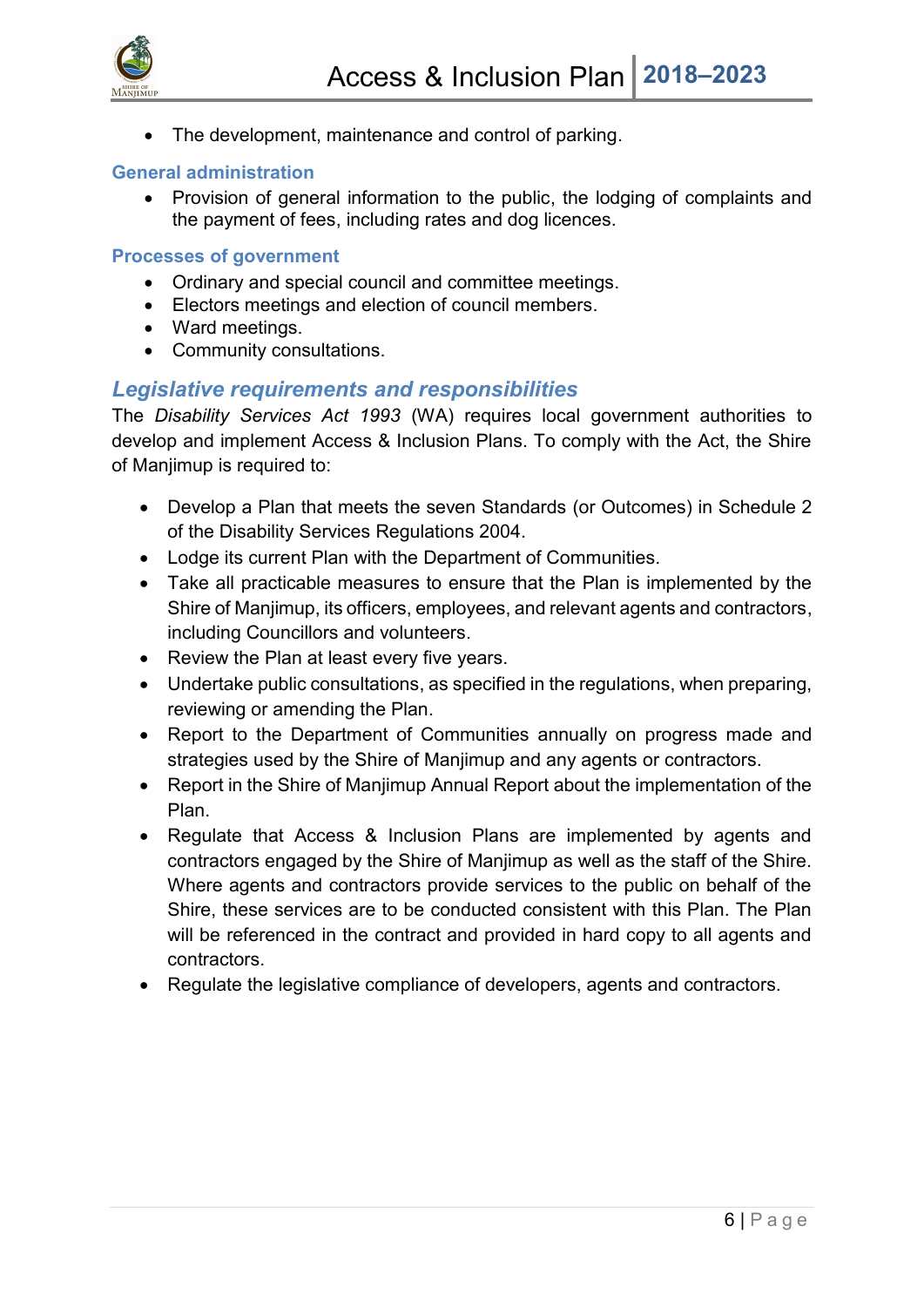

#### <span id="page-7-0"></span>*Access & Inclusion Policy*

In addition to this Plan, the Shire of Manjimup's Council of elected members also has an adopted Policy statement, *3.8.1 Access and Inclusion Policy*. The current Policy is available to download from the Shire's website (www.manjimup.wa.gov.au) or in alternative formats by request to the Shire offices.

#### <span id="page-7-1"></span>*Access & Inclusion Advisory Committee*

An Access & Inclusion Advisory Committee ('the Committee') exists as an official function of the Shire's Council. The Committee comprises of Shire officers, elected members, industry representatives and community members. The Committee meets quarterly and its functions include the monitoring, evaluation and review of the Plan. The Committee is conducted in accordance with the Local Government Act.

More information about the functions and role of the Access & Inclusion Advisory Committee can be found on the Shire's website (www.manjimup.wa.gov.au) or in alternative formats by request.

#### <span id="page-7-2"></span>*Resourcing the Access & Inclusion Plan*

Access and Inclusion is a key consideration during the planning process for all Shire works and projects. The implementation of the Plan on an ongoing basis may have financial implications for Council when determining the five-year Corporate Business Plan and annual budget priorities, however the majority of the resources required to implement this Plan should be part of the overall cost of any works scheduled and budget allocations and not regarded as a separate or additional budget.

A small amount is allocated to the annual budget for the implementation and management of the Access & Inclusion Plan each year and additionally a budget is allocated every 5 years for a comprehensive review of the Plan.

#### <span id="page-7-3"></span>*Access and inclusion accomplishments since 1994*

In 1994 the Shire's first Community Access Plan was developed in order to identify a number of barriers to access and inclusion, and it also outlined strategies that the Shire could adopt to overcome them. Significant progress has been made since 1994 to reduce barriers for people who experience access and inclusion obstacles, either living in or visiting the region. Some of the initiatives implemented by the Shire are highlighted in *Appendix 1: Access & Inclusion Accomplishments Since 1994.*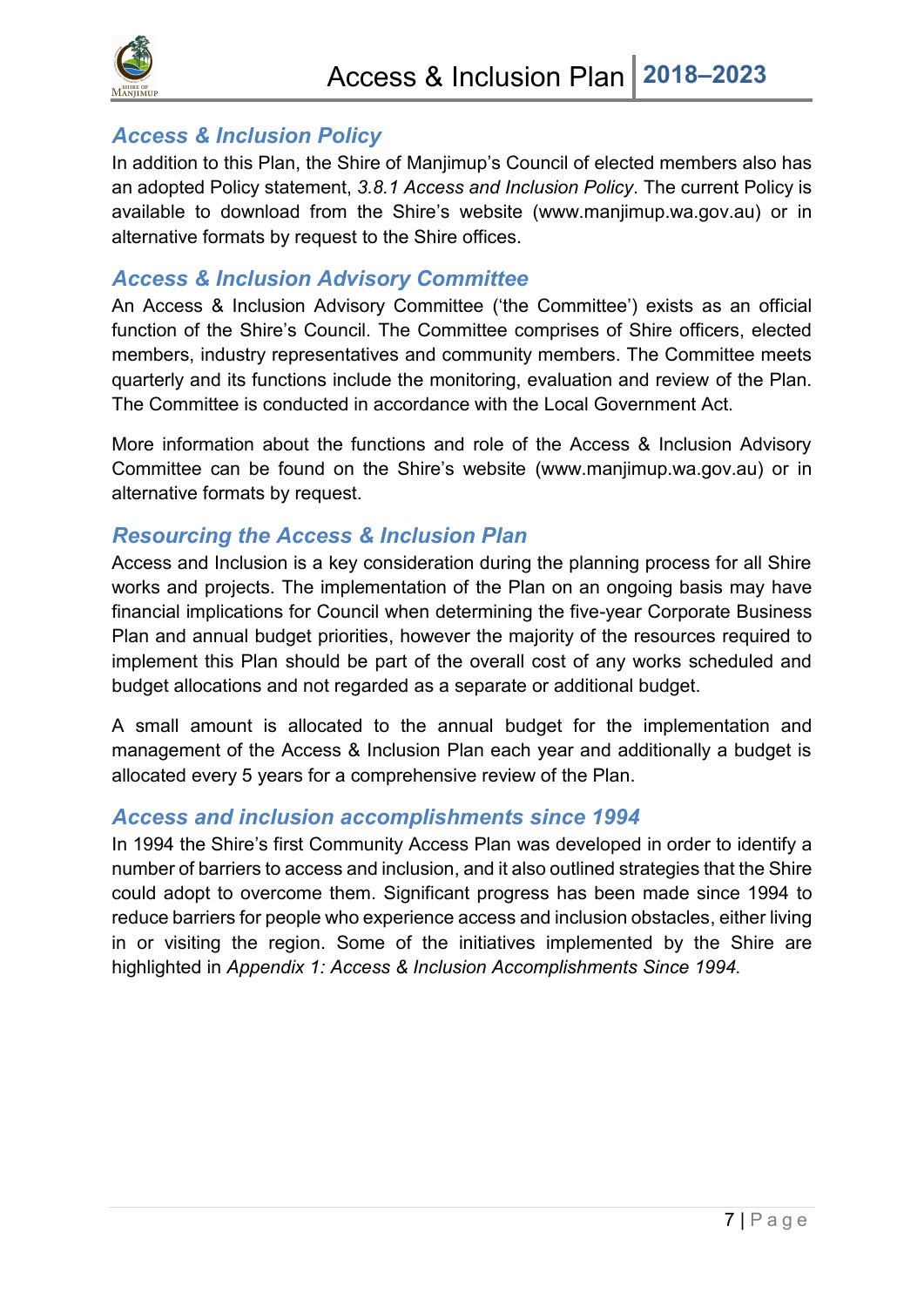

## <span id="page-8-0"></span>**Demographics**

#### *Shire profile*

#### **Land use**

The Shire of Manjimup is the largest geographical locality in the South West of Western Australia covering over 7,028 square kilometres. Approximately eighty-five per cent of the Shire is composed of National Park and State Forest. The Shire's natural landscape comprises great rivers, unique forests and spectacular coastline and offers a number of diverse experiences and attractions for tourism.

The remaining land is predominantly used for farming. The region is known for its premium agricultural, viticultural and horticultural products.

#### **Population**

According to 2016 Census figures, 9,250 people live within the Shire boundaries, which is a slight increase from the 9,183 residents recorded at the last count. The population of the Shire is both diverse and dispersed. Most WA local government authorities have their population predominantly based in one or two main town sites; however, the Shire of Manjimup has four main population centres (from largest to smallest): Manjimup, Pemberton, Northcliffe and Walpole.

In addition to these town sites, the Shire also has seven other populated settlements (listed alphabetically): Deanmill, Jardee, Nyamup, Palgarup, Quinninup, Tone River and Windy Harbour.

The Shire's population is ageing, reflecting not just a state-wide but worldwide trend. In 1996 just 17.0% of the Shire's population was aged 55 and over. In 2001 this had increased to 20.3%, and by the 2006 Census this had grown to 25.5%. The 2011 Census showed that 30.0% of the population was aged 55 and over and the 2016 Census now shows that 35.4% of the population are in this age bracket.

#### **Employment**

The unemployment rate within the Shire in 2016 was 5.2% and the average taxable income (of both taxable and non-taxable individuals) was \$36,047.

The 2016 Census recorded the following selected medians and averages for households:

| \$1.300 |
|---------|
| \$183   |
| 2.3     |
| - 2     |
|         |

#### **Migration**

The Shire of Manjimup has experienced waves of immigration since European settlement. The statistics below are based on the current population. It is worth highlighting that while residents may have been born within the Shire or elsewhere in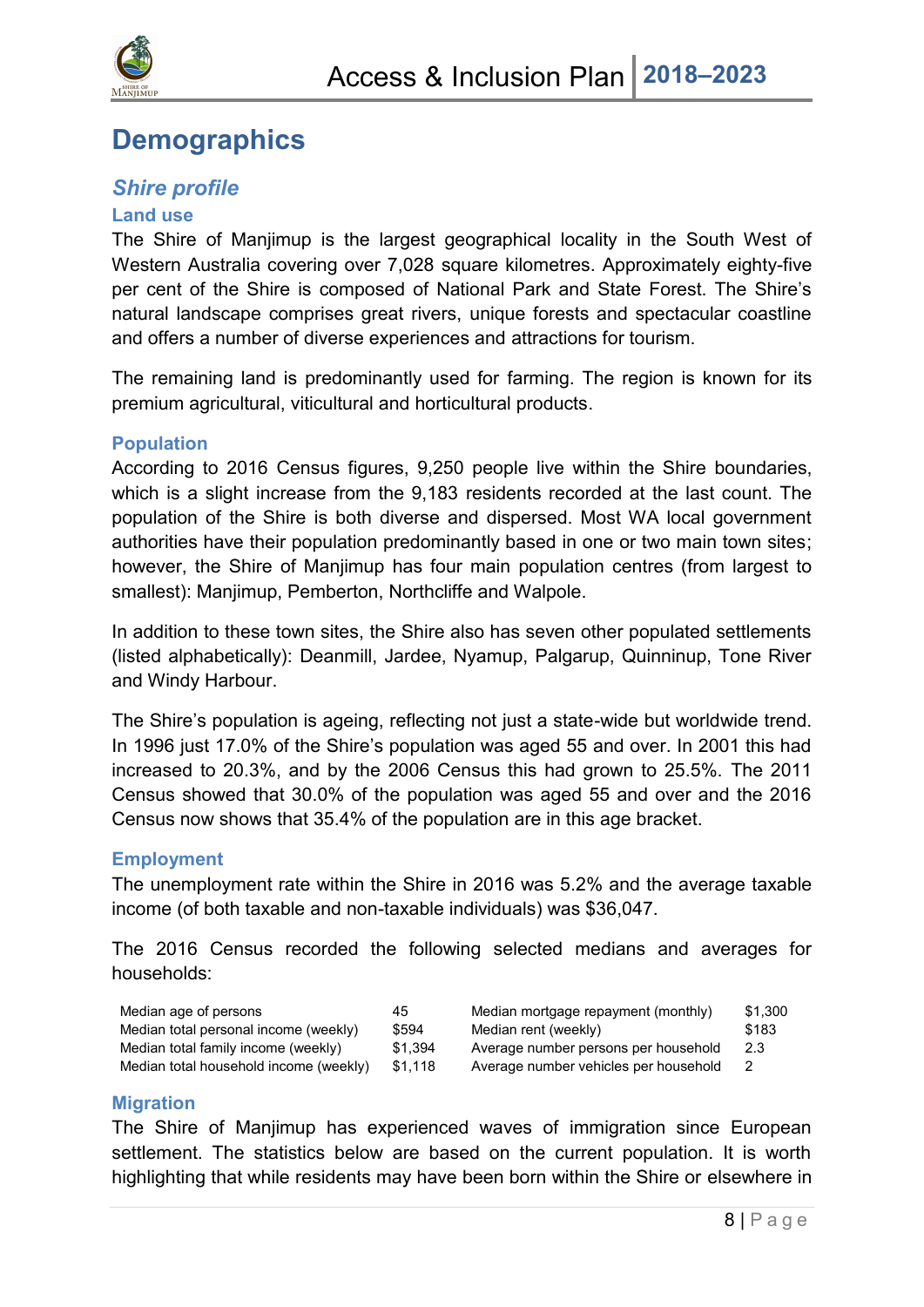

Australia, many of them will have parents or grandparents who were born overseas. The 2016 Census data shows that of the current Shire population:

- 74.6% of respondents were born in Australia
- 34.9% of respondents had at least one parent born overseas
- 7.8% of respondents speak a language other than English at home

The vast majority of the Shire's population was born in Australia (6,888 persons). The largest population born overseas is from the United Kingdom (506 persons). The remaining population are immigrants from many diverse countries with diverse cultures and language groups; however, Macedonian and Italian are the most common languages spoken at home after English.

#### **Indigenous**

The land now known as the Shire of Manjimup was originally under the custodianship of Indigenous people, possibly a number of clans, as part of the broader Nyoongar nation. According to the 2016 Census, 3.3% of current residents declared themselves to be Indigenous or Torres Strait Islander Australians.

#### **Disability**

The 2016 Census figures show that 4.7% of people living within the Shire identify as having a core activity need for assistance. Core activity need for assistance measures the number of people with a profound or severe disability. People with a profound or severe disability are defined as those people needing help or assistance in one or more of the three core activity areas of self-care, mobility and communication, because of a disability, long-term health condition (lasting six months or more) or old age. 86.3% of respondents identified themselves as having no need for assistance, whilst 9% of respondents did not answer this question.

Comparatively the percentage of people within Western Australia who identified as having a core activity need for assistance was 3.9% suggesting that the prevalence of disability with the Shire of Manjimup is higher than the state in general.

#### **Religion**

According to 2016 Census data, 51.9% of the population holds a religious affiliation or belief of some kind. Of these, 56.2% subscribe to a form of Christianity, predominantly Catholic or Anglican.

#### **Communications**

Improvements have been made in mobile coverage with the following mobile towers built and operational in the following locations – Manjimup West and Nyamup.

In June 2015 the Federal Government's Mobile Black Spot program and the Western Australian Government's Regional Mobile Communications Project, a Royalties for Regions initiative, jointly funded nine new mobile towers to be located within the Shire of Manjimup.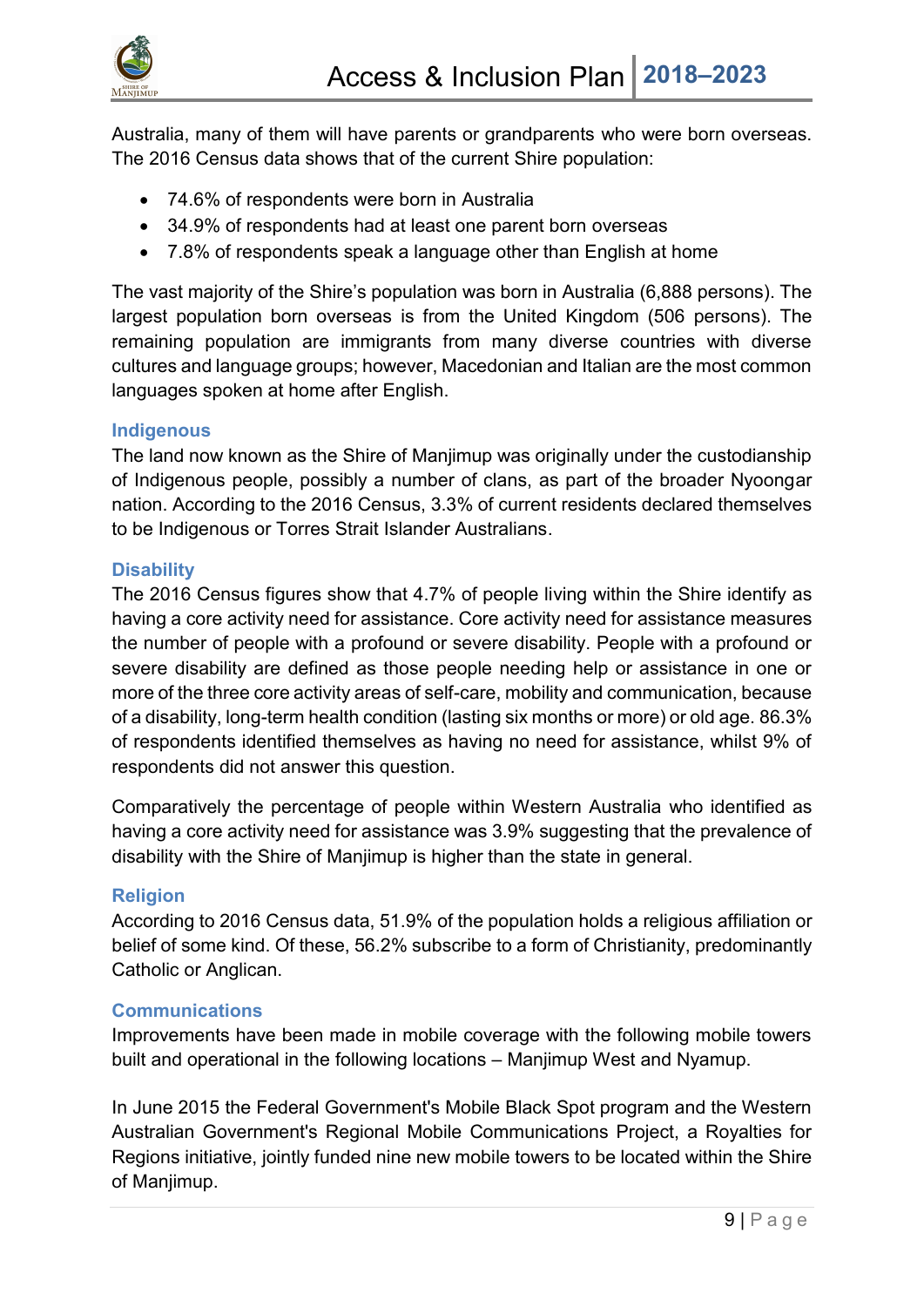

The NBN service has been rolled out to an estimated 2,100 premises during 2016/17 in the Shire of Manjimup using Fibre to the Node (FTTN) connection.

In Manjimup, 75.9% of households had at least one person access the internet from the dwelling. This could have been through a desktop/laptop computer, mobile or smart phone, tablet, music or video player, gaming console, smart TV or any other device.

| Table 1 Summary of 2016 Census Results - Dwelling Internet Connection |  |  |  |  |  |  |
|-----------------------------------------------------------------------|--|--|--|--|--|--|
|                                                                       |  |  |  |  |  |  |

| <b>Dwelling internet</b><br>connection | <b>Manjimup</b> | ℅    | Western<br><b>Australia</b> | %    | <b>Australia</b> | $\%$ |
|----------------------------------------|-----------------|------|-----------------------------|------|------------------|------|
| Internet not accessed from<br>dwelling | 350             | 21.3 | 108.489                     | 12.5 | 1.172.415        | 14.1 |
| Internet accessed from<br>dwelling     | 1.246           | 75.9 | 737.659                     | 85.1 | 6.892.165        | 83.2 |
| Not stated                             | 46              | 2.8  | 20.625                      | 2.4  | 221.494          | 27   |

#### **Education**

The Australian Early Development Census ('AEDC') measures five areas, or domains, of early childhood development. These areas are closely linked to the predictors of good adult health, education and social outcomes. See Table 1 for the Shire's AEDC results.

## **Table 2 Summary of AEDC results for the Shire of Manjimup community**

| <b>Domain</b>                                | Percentage of children developmentally<br>vulnerable (Shire averages) |      |  |  |
|----------------------------------------------|-----------------------------------------------------------------------|------|--|--|
| <b>Year of Testing</b>                       | 2012                                                                  | 2015 |  |  |
| Physical health and wellbeing                | 16.7                                                                  | 21.1 |  |  |
| Social competence                            | 11.9                                                                  | 10.9 |  |  |
| <b>Emotional maturity</b>                    | 11.9                                                                  | 8.6  |  |  |
| Language and cognitive skills (school-based) | 11.1                                                                  | 11.7 |  |  |
| Communication skills and general knowledge   | 16.7                                                                  | 14.8 |  |  |

On average, in 2009, 40.1% of children living within the Shire were developmentally vulnerable in one or more of the domains and 18.6% were developmentally vulnerable in two or more. These scores improved in 2012 when an average of 26.0% of children tested as developmentally vulnerable in one or more of the domains and 15.3% were developmentally vulnerable in two or more. In 2015, 28.9% children were assessed as being developmentally vulnerable in one or more of the domains and 17.2% were developmentally vulnerable in two or more domains.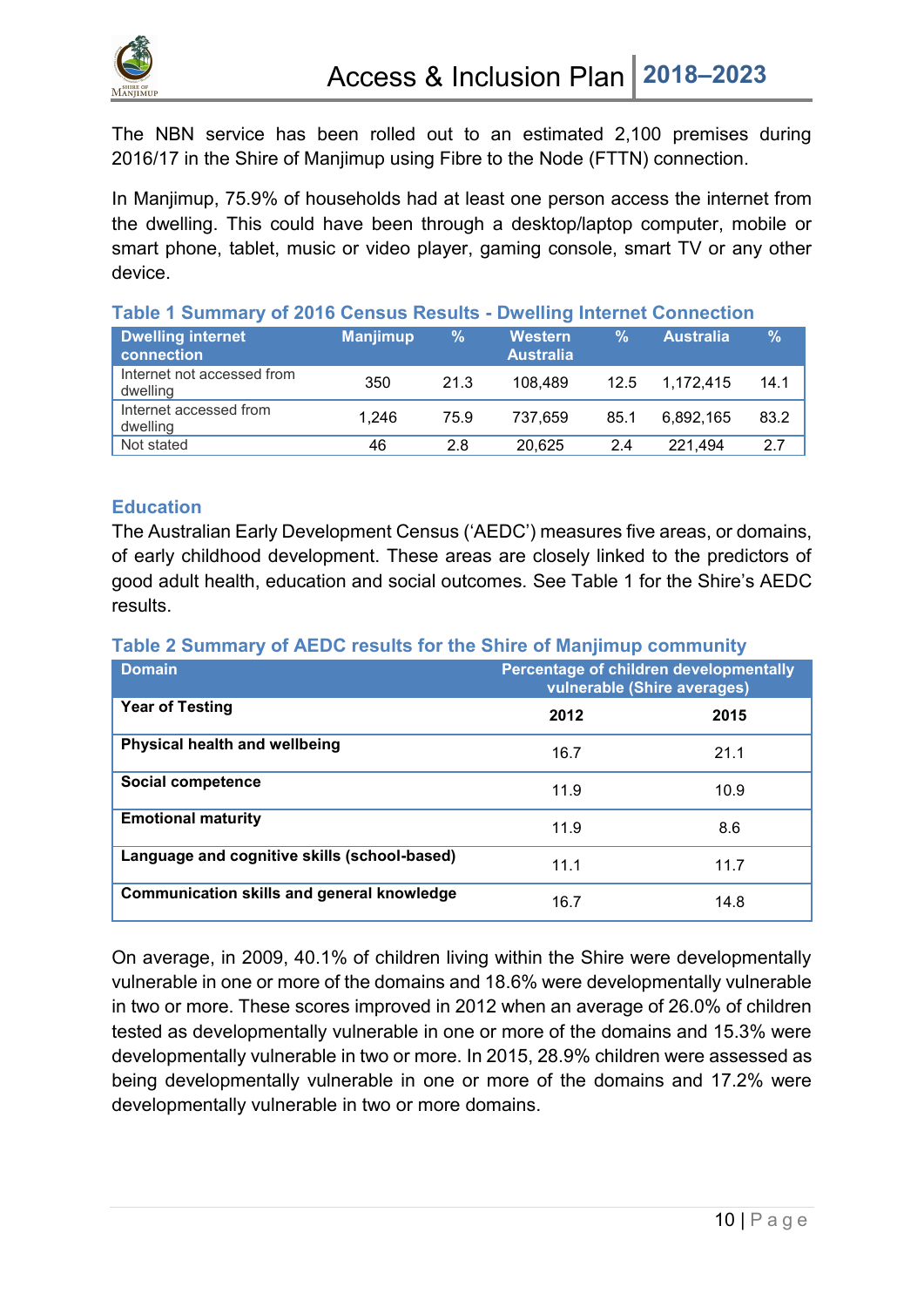

#### **Socio-economic status**

Socio-Economic Indexes for Areas ('SEIFA') is a product developed by the Australian Bureau of Statistics that ranks local government areas in Australia according to relative socio-economic advantage and disadvantage.

| <b>Area</b>                                                        | 2011 Summary for<br>the Shire of<br><b>Manjimup (National)</b> |               |              | <b>2016 Summary for</b><br>the Shire of<br><b>Manjimup (National)</b> | 2016 Ranking for<br>the Shire of<br><b>Manjimup</b> |                 |
|--------------------------------------------------------------------|----------------------------------------------------------------|---------------|--------------|-----------------------------------------------------------------------|-----------------------------------------------------|-----------------|
|                                                                    | <b>Score</b>                                                   | <b>Decile</b> | <b>Score</b> | <b>Decile</b>                                                         | <b>WA</b>                                           | <b>National</b> |
| Index of relative socio-<br>economic advantage<br>and disadvantage | 946                                                            | 4             | 944          | 4                                                                     | 36                                                  | 211             |
| Index of relative socio-<br>economic disadvantage                  | 958                                                            | 4             | 964          | 5                                                                     | 45                                                  | 231             |
| Index of economic<br>resources                                     | 980                                                            | 5             | 983          | 5                                                                     | 44                                                  | 269             |
| Index of education and<br>occupation                               | 931                                                            | 3             | 929          | 3                                                                     | 29                                                  | 150             |

#### **Table 3 Shire of Manjimup SEIFA summary**

All local government authorities in Australia are ranked against each other using these indexes. Local government areas are ordered from the lowest to highest score, the lowest 10% are given a decile number of 1, and so on, up to the highest 10% of areas which are given a decile number of 10.

The Shire's 2011 national rank is on a scale between 1 and 544, where 544 is the local government area of least disadvantage. The state rankings are on a scale between 1 and 137, where 137 is the local government area of least disadvantage.

While the Shire of Manjimup's scores generally place the area in the lowest 40%–50% of areas across the nation, the Shire's level of disadvantage is comparatively greater when compared to other Western Australian areas only. Generally the Shire of Manjimup's scores place the area in the bottom 30% of all WA local government areas.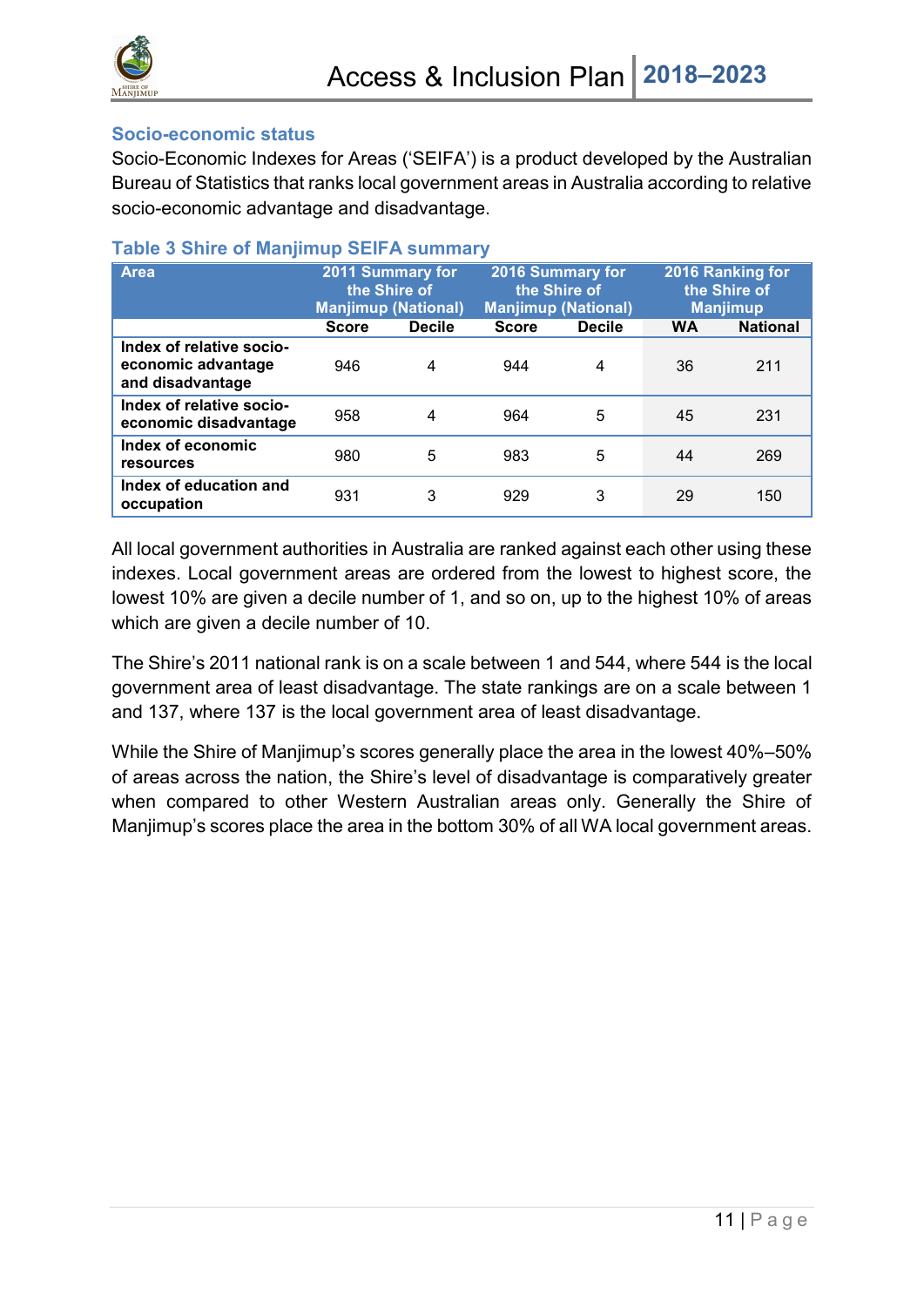

## <span id="page-12-0"></span>**Methodology**

This Access & Inclusion Plan was developed through consultation with key stakeholders and the general public. Additionally an internal review of current activities already undertaken within the various departments of the Shire was completed, along with a review of a number of documents, reports and related plans already in existence.

#### *Literature review* **Relevant legislation**

- *Disability Services Act 1993* (WA)
- *Disability Services Regulations 2004* (WA)
- *Disability Discrimination Act 1992* (Cth)
- *Equal Opportunity Act 1984* (WA)
- *Building Act 2011* (WA)
- Building Code of Australia
- Disability (Access to Premises Buildings) Standards 2010, under the *Disability Discrimination Act 1992* (Cth)
- Australian Standard 1428—Design for Access and Mobility

#### **Shire of Manjimup plans and reports**

- Access and Inclusion Plan 2013–2018
- Age-Friendly Communities Plan 2016–2021
- Corporate Business Plan 2017–2021
- Forward Capital Works Plan 2010/11 to 2019/20
- Local Bicycle & Footpath Plan 2017-2027
- Strategic Community Plan 2017–2027

#### **Shire of Manjimup policies**

- 3.8.1 Access and Inclusion Policy
- 5.2.4 Disabled Parking Bays Identification and Enforcement

#### **Department of Communities**

- A guide to Disability Access and Inclusion Plans (DAIPs) for Local Government contractors
- Access Resource Kit: A guide to implementing your Disability Access and Inclusion Plan 2007
- Disability Access and Inclusion Plans (DAIPs): Agents and contractors guide for local government authorities
- Disability Access and Inclusion Plans: Resource manual for local government
- Disability Services Commission Disability Access and Inclusion Plan 2011– 2016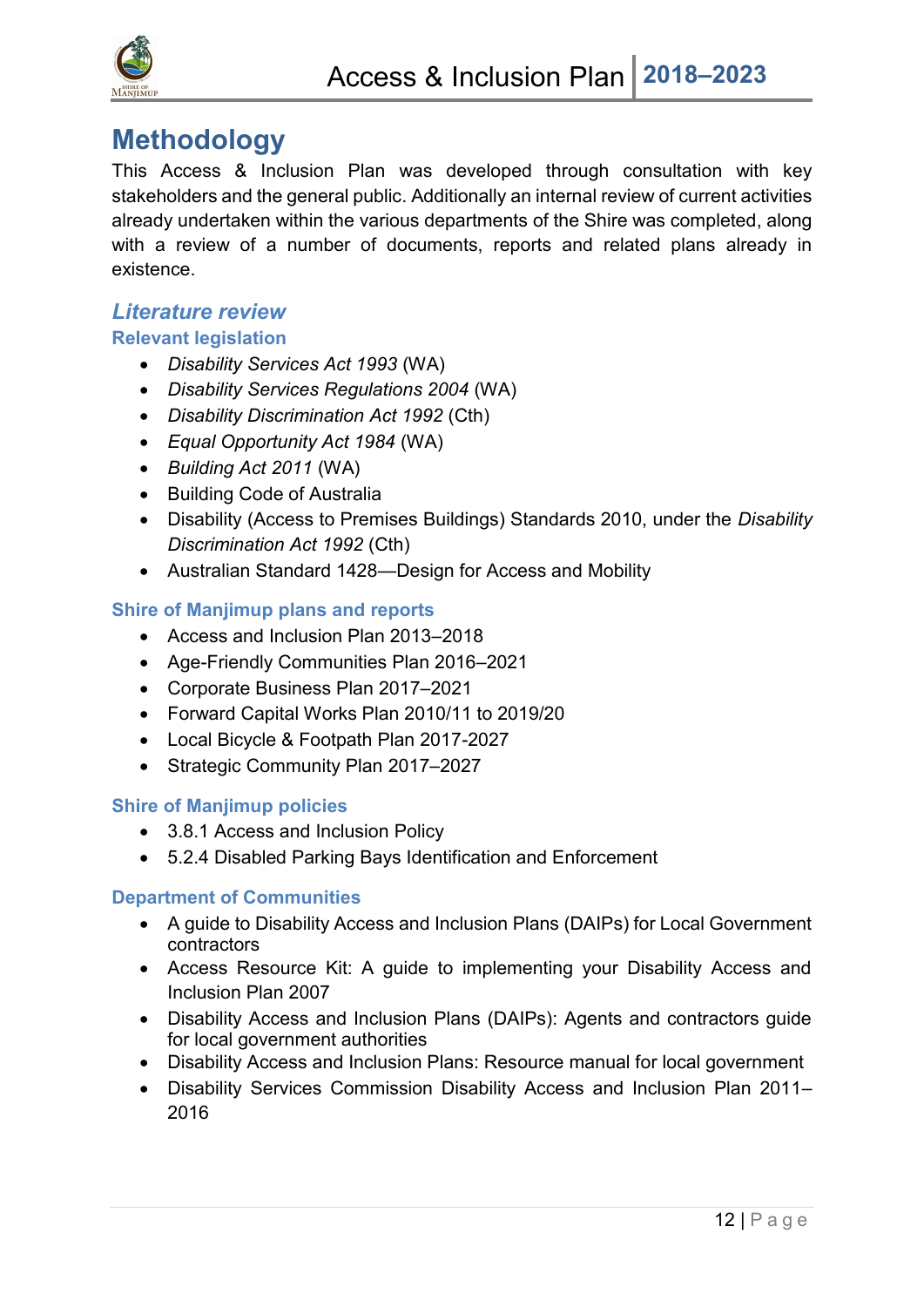

#### **Australian Bureau of Statistics reports**

- Australian Bureau of Statistics 2016 Census Results
- Australian Early Development Census Community Profile 2015
- Socio-Economic Indexes for Areas (SEIFA) 2016
- Key findings from the Survey of Disability, Ageing and Carers, 2015 Cat no. 4430.0

#### **Informing documents—general external**

- Accessible Events: A Guide for Meeting and Event Organisers 2012 (Meetings & Events Australia)
- Livable Housing Design Guidelines Fourth Edition
- Local Government Integrated Planning and Reporting Framework and **Guidelines**
- Shire of Augusta Margaret River Access and Inclusion Plan (AIP) 2018-2022
- You're Welcome Guide to Accessible Places [\(www.accesswa.com.au\)](http://www.accesswa.com.au/)

#### *Consultation*

The review of the Access & Inclusion Plan 2013–2018 was conducted by the Shire of Manjimup Community Services Directorate. The Access & Inclusion Plan 2018–2023 replaces the previous Plan and the draft was developed through comment sought from Shire of Manjimup staff, Shire Council and the Shire of Manjimup Access & Inclusion Advisory Committee.

The Shire Council released the draft Plan for public comment from 20 June 2018 to 11 July 2018. The Plan's scope covers the entire Shire and therefore public comment was sought as broadly as possible. As per the Shire's usual procedure for promoting the review of plans, this review was advertised to the local community through local newspaper adverts (in Manjimup Bridgetown Times, Walpole Weekly, Northcliffe Karri Pigeon, and Pemberton Community News), on the Shire of Manjimup website and facebook page and through the Shire's mobile phone communication platform, Antenno.

The draft document was available on the Shire of Manjimup website (for download), Administration Counter (for pick up) and at the Public Libraries (for viewing). It was also direct mailed to a targeted group of identified stakeholders and agencies with a request to be dispersed to their clients. Public consultations forums were held in Manjimup, Pemberton, Northcliffe and Walpole during this period with a total of 6 attendees. Four written submissions were received from key stakeholders and the general community.

Once adopted by Council, the Access & Inclusion Plan 2018–2023 will be advertised to the public through an advertisement in the local newspaper on the Shire of Manjimup website and facebook page and through the Shire's mobile phone communication platform, Antenno.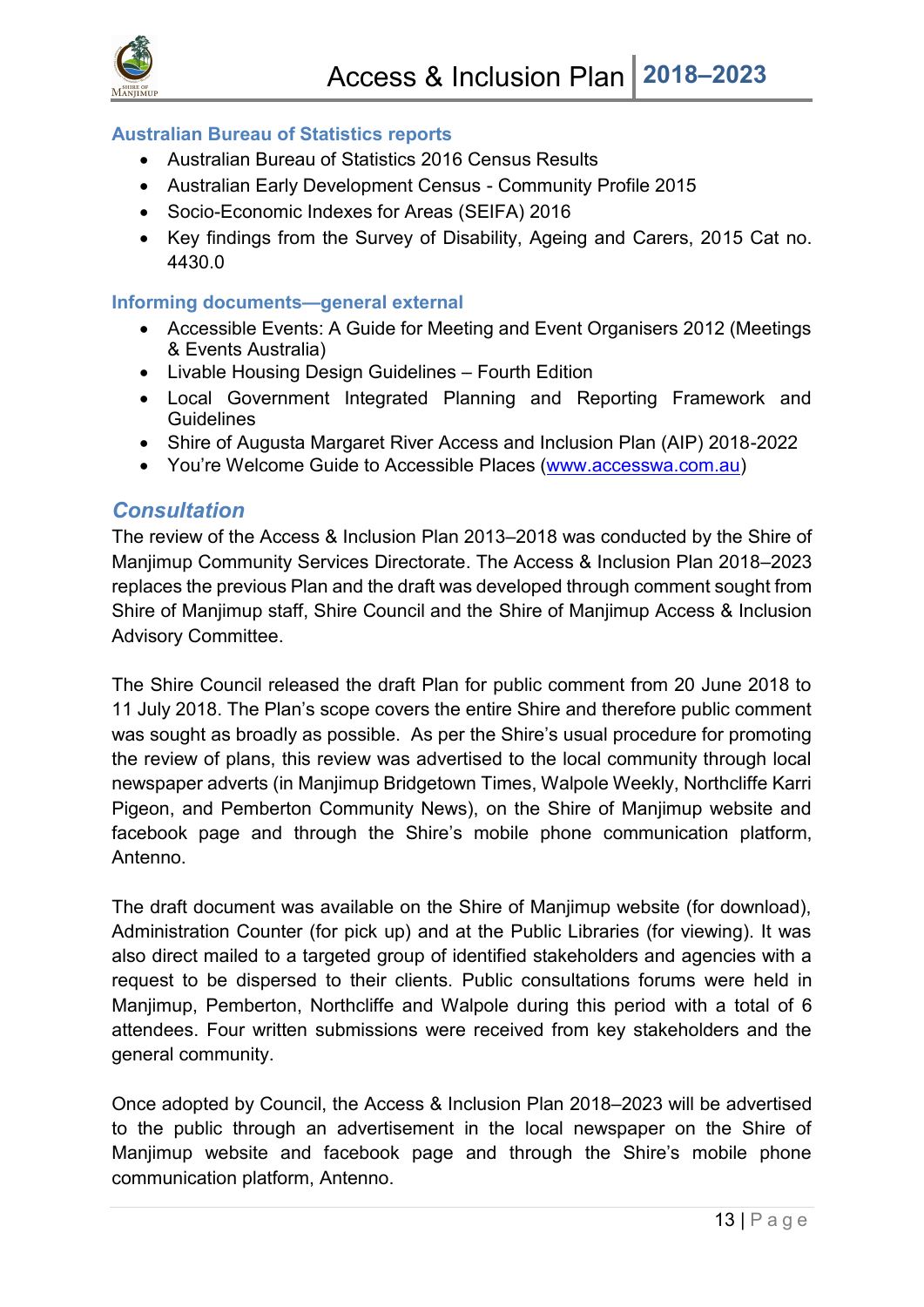

## <span id="page-14-0"></span>**Priorities (Desired Outcomes)**

#### <span id="page-14-1"></span>*Findings of the consultation*

The review found that most of the strategies of the previous Plans were still relevant. Furthermore suggestions were made to ensure:

- The Plan reflects the Shire's holistic approach to the varied access and inclusion needs of the entire community.
- Key performance indicators within the Action Plan are not only relevant, measurable and achievable, but also lead to accountability.
- To streamline the Action Plan by reclassifying the strategies listed in the previous Plan under the optional outcomes 8 and 9.
- The vision and priorities of the Plan remain consistent with the broader vision and priorities of the Shire.
- Adequate and appropriate budget setting and forward resource planning.
- New barriers are addressed.
- The Plan keeps pace with contemporary values and practices.
- Ongoing compliance with any legislative and regulatory changes.

The above matters have led to the following key changes to the Plan:

- The outcomes within the Action Plan have been reworded to make it clear that access and inclusion for all community members is a key priority for the Shire of Manjimup. The wording of the outcomes in the Disability Services Regulations 2004 has been included to ensure compliance under the Act.
- Strategies and key performance indicators within the Action Plan have been reworded to ensure they are measurable and increase accountability.
- Inclusion of a key performance indicator recommending allocation of resources to implement changes to existing Shire-owned buildings and facilities.
- The strategies listed in the previous Plan under the optional outcomes 8 and 9 are now incorporated into outcomes 1 to 7 which are legislated under the Act.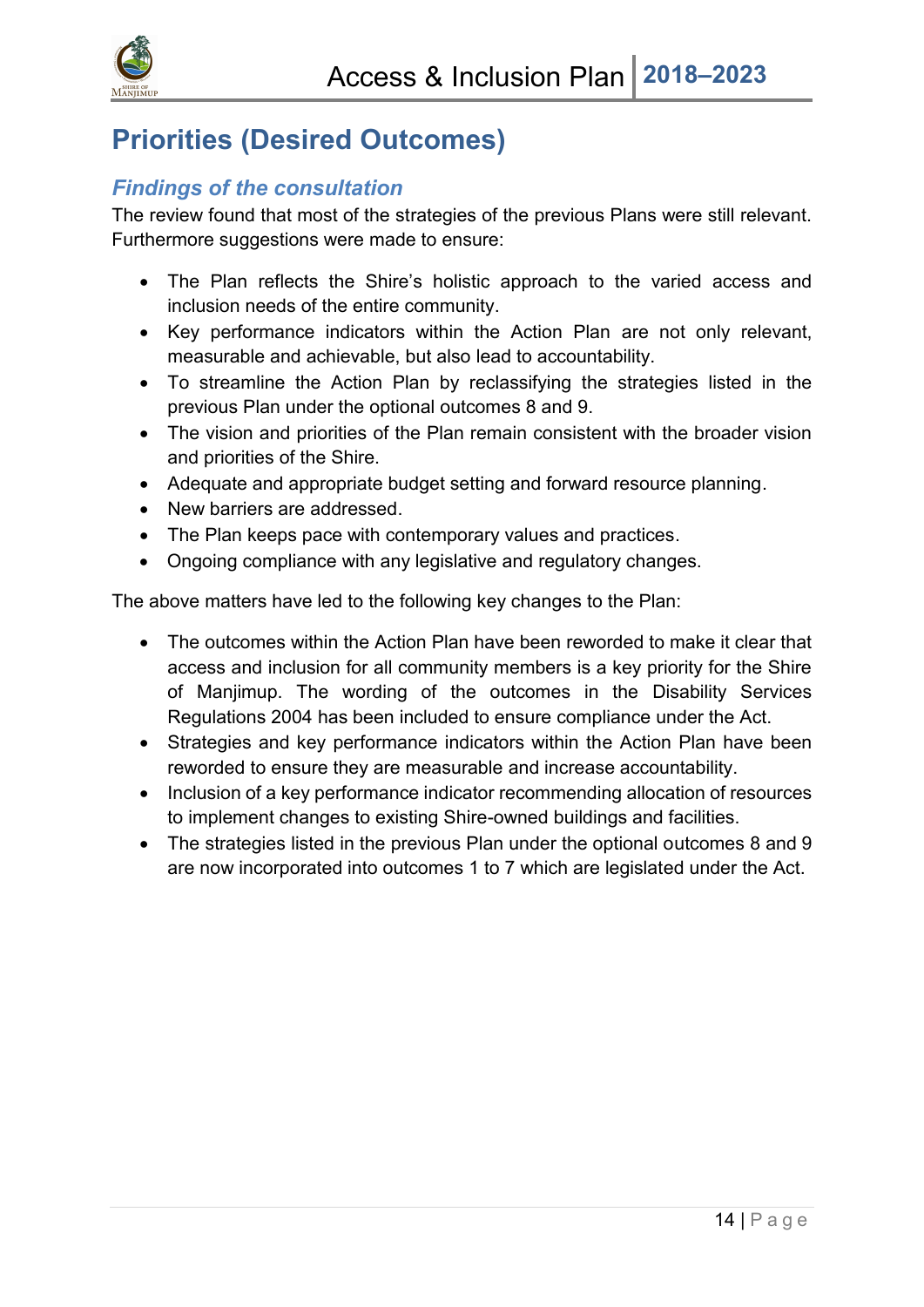

#### <span id="page-15-0"></span>**WA Local Government Integrated Planning and Reporting** *Framework*

The Shire's priorities are categorised into four key areas as defined by the *Local Government Integrated Planning and Reporting Framework and Guidelines*. Specific objectives and strategies are established under these four key areas so they may be easily integrated into the Shire of Manjimup Corporate Business Plan and annual budget.

#### **Social inclusion**

- strategies to address social exclusion issues affecting:
	- o young people
	- o culturally and linguistically diverse groups
	- o elderly people
	- $\circ$  people with disabilities
	- o Indigenous people
	- $\circ$  transient populations
	- o LGBTQI+ people
	- $\circ$  any people at risk of isolation
- promoting health and safety.

#### **Environmental planning and sustainability**

- maintaining cultural assets and infrastructure
- improving infrastructure
- identifying priorities for new infrastructure
- protecting the environment.

#### **Civic leadership**

- strengthening local and regional identity
- management of the future
- good public communication
- diversity in representation
- celebration and pride.

#### **Economic growth and development**

- creating economic opportunities and employment
- expanding education and skills development.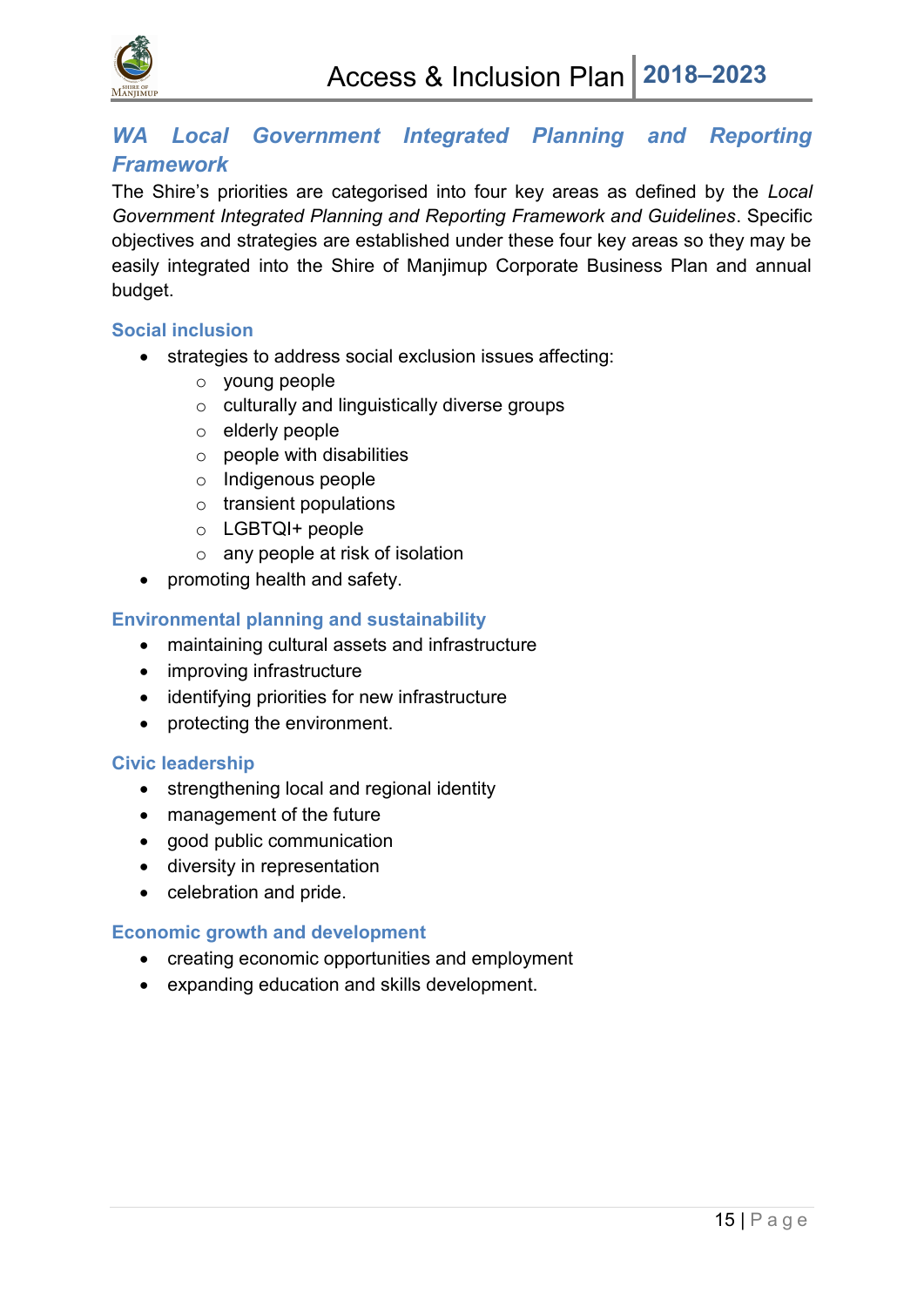

#### <span id="page-16-0"></span>*The seven Desired Outcomes of the Disability Services Act*

The *Disability Services Act 1993* (WA) requires local government authorities to develop and implement Access & Inclusion Plans that meet the seven Standards (or Outcomes) in Schedule 2 of the Disability Services Regulations 2004.

These seven Outcomes are categorised under the four key local government planning and reporting areas as follows:

#### **Social inclusion**

1. People with disability have the same opportunities as other people to access the services of, and any events organised by, a public authority.

#### **Environmental planning and sustainability**

2. People with disability have the same opportunities as other people to access the buildings and other facilities of a public authority.

#### **Civic leadership**

- 3. People with disability receive information from a public authority in a format that will enable them to access the information as readily as other people are able to access it.
- 4. People with disability receive the same level and quality of service from the staff of a public authority as other people receive from the staff of that public authority.
- 5. People with disability have the same opportunities as other people to make complaints to a public authority.
- 6. People with disability have the same opportunities as other people to participate in any public consultation by a public authority.

#### **Economic growth and development**

7. People with disability have the same opportunities as other people to obtain and maintain employment with a public authority.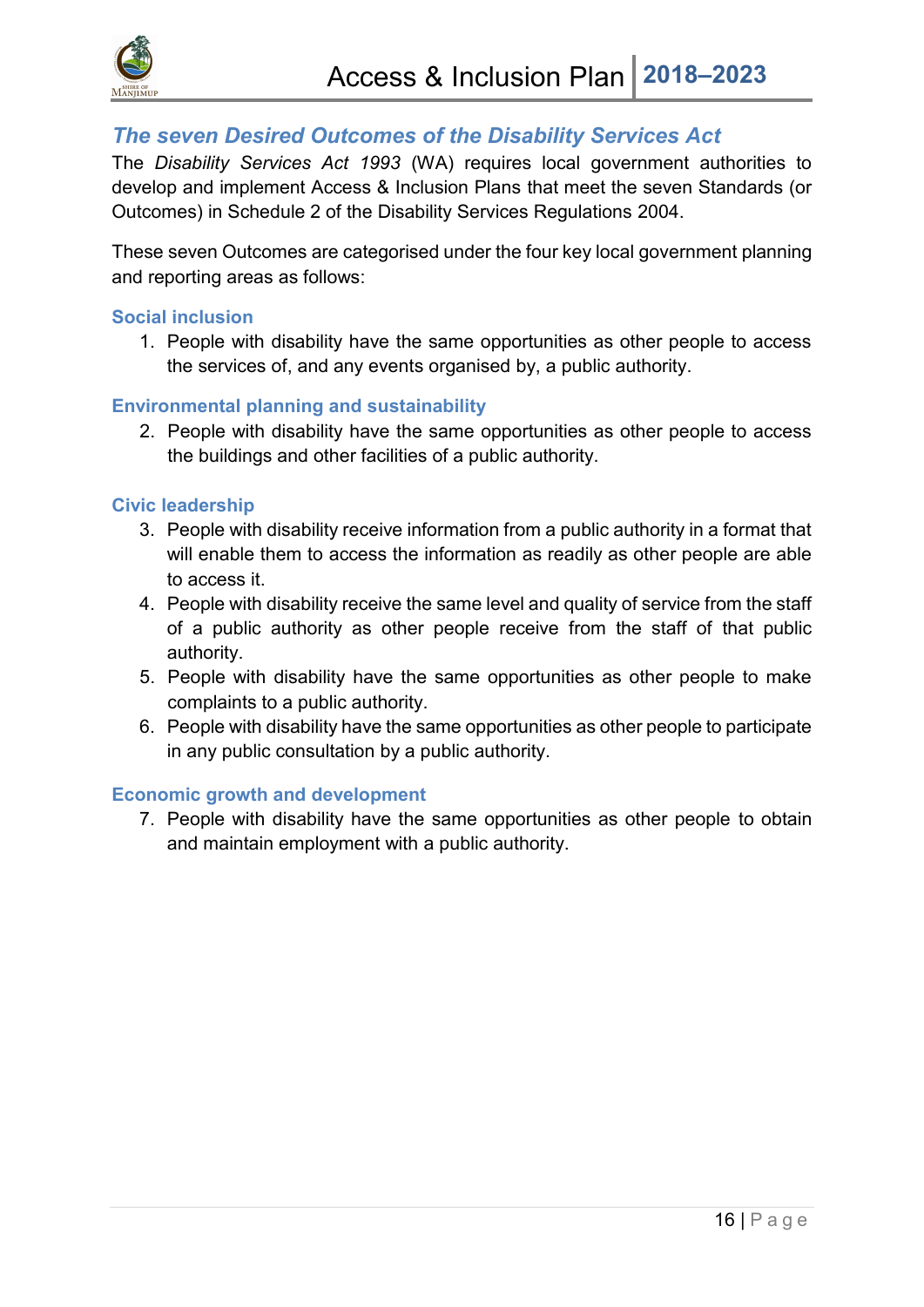

### **Action Plan**

The following overarching strategies will guide the actions that the Shire of Manjimup (SoM) will undertake from 2018-2023 to improve access and inclusion for our community.

#### *Outcome 1: The Shire of Manjimup's services and events are accessible and inclusive of all members of our community*

*Disability Services Regulations 2004: People with disability have the same opportunities as other people to access the services of, and any events organised by, a public authority.*

<span id="page-17-1"></span><span id="page-17-0"></span>

| <b>Strategy</b>                                                                                                               | <b>Key Performance Indicator</b>                                                                                                                                  | <b>Stakeholders &amp;</b><br><b>Resources</b>      | <b>Shire</b><br><b>Role</b> | <b>Responsibility</b>                              | <b>Timeframes</b>    | <b>Estimated</b><br><b>Budget</b>                   |
|-------------------------------------------------------------------------------------------------------------------------------|-------------------------------------------------------------------------------------------------------------------------------------------------------------------|----------------------------------------------------|-----------------------------|----------------------------------------------------|----------------------|-----------------------------------------------------|
| 1.1 Continuous improvement of<br>Shire processes through the<br>implementation of the Access &<br>Inclusion (AIP) Action Plan | Implementation of AIP Action<br>Plan strategies                                                                                                                   | SoM Access &<br>Inclusion<br>Advisory<br>Committee | <b>Deliver</b>              | Community<br><b>Services</b><br>Directorate        | Ongoing              | \$2,000                                             |
|                                                                                                                               | Continuation of quarterly<br>meetings by the Access &<br>Inclusion Committee to<br>provide advice to Council on<br>access and inclusion matters<br>with the Shire | SoM Access &<br>Inclusion<br>Advisory<br>Committee | <b>Deliver</b>              | Community<br><b>Services</b><br>Directorate        | Quarterly            | Met through<br>normal<br>operational<br>expenditure |
|                                                                                                                               | Reporting of AIP Action Plan<br>achievements in the Shire of<br>Manjimup Annual Report                                                                            |                                                    | <b>Deliver</b>              | Community<br><b>Services</b><br><b>Directorate</b> | Annually<br>(August) | Met through<br>normal<br>operational<br>expenditure |
|                                                                                                                               | Annual reporting of access<br>and inclusion achievements<br>within the Shire to the<br>Department of Communities                                                  |                                                    | <b>Deliver</b>              | Community<br><b>Services</b><br>Directorate        | Annually<br>(July)   | Met through<br>normal<br>operational<br>expenditure |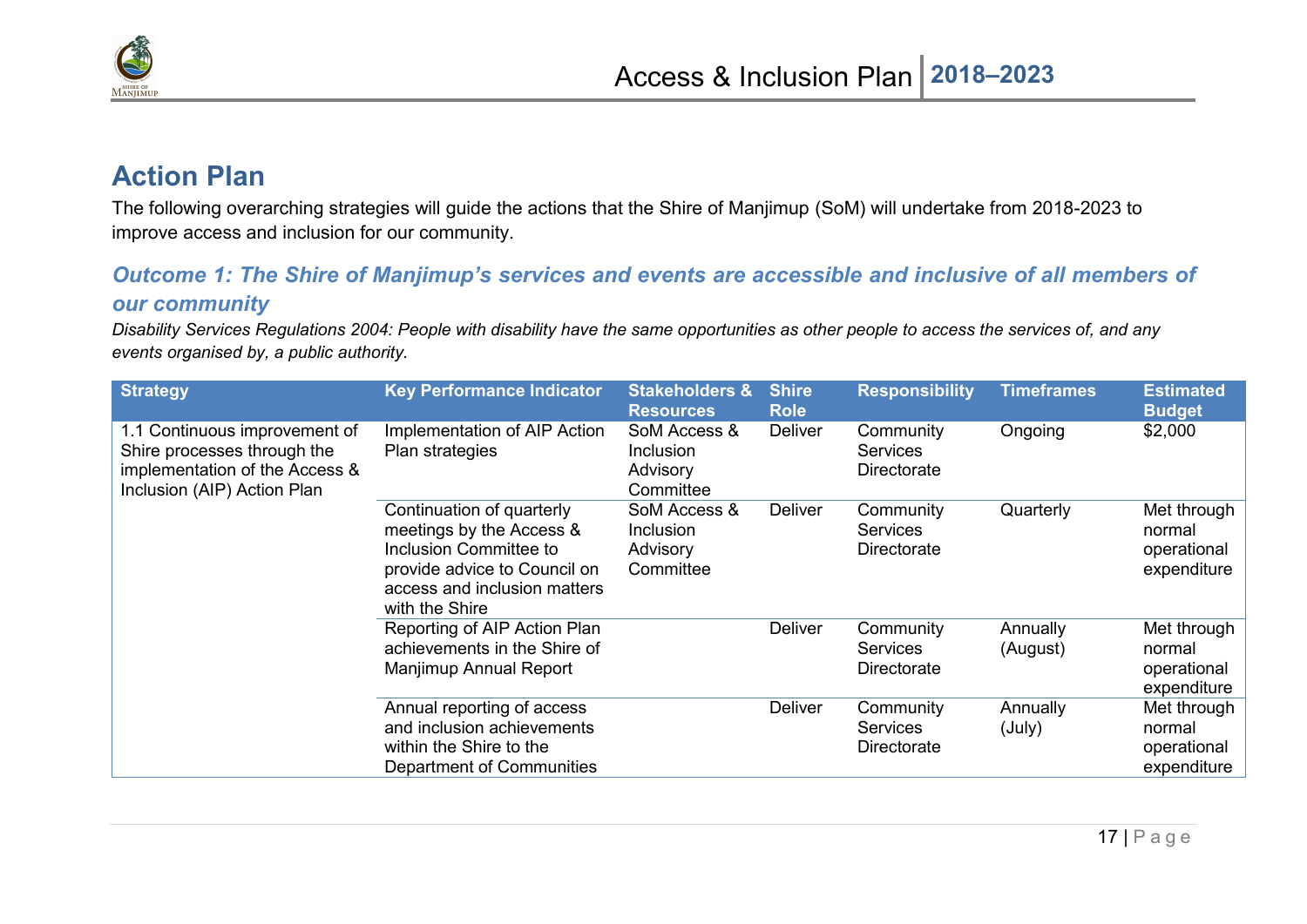

## Access & Inclusion Plan **2018–2023**

| <b>Strategy</b>                                                                                                                                                                                  | <b>Key Performance Indicator</b>                                                                                                                                                                                           | <b>Stakeholders &amp;</b><br><b>Resources</b>                                    | <b>Shire</b><br><b>Role</b> | <b>Responsibility</b>                       | <b>Timeframes</b>                                           | <b>Estimated</b><br><b>Budget</b>                                            |
|--------------------------------------------------------------------------------------------------------------------------------------------------------------------------------------------------|----------------------------------------------------------------------------------------------------------------------------------------------------------------------------------------------------------------------------|----------------------------------------------------------------------------------|-----------------------------|---------------------------------------------|-------------------------------------------------------------|------------------------------------------------------------------------------|
| 1.2 Ensure all service providers<br>planning or delivering services<br>or works on behalf of the Shire<br>are aware of their obligations<br>under the Disability Services Act<br>1993            | All service providers are<br>provided with a copy of the<br>current Shire of Manjimup<br><b>Access &amp; Inclusion Policy</b>                                                                                              | Service<br>providers<br>SoM Access &<br><b>Inclusion Policy</b>                  | <b>Deliver</b>              | <b>All Directorates</b>                     | Ongoing - every<br>time a service<br>provider is<br>engaged | Included in<br>operational<br>budget for<br>delivery of<br>those<br>services |
| 1.3 The Shire of Manjimup (or its<br>contractors or agents) plans and<br>evaluates its public events,<br>including festivals, meetings and<br>consultations, to consider<br>access and inclusion | Review the current<br><b>Accessible Events Checklist</b>                                                                                                                                                                   | <b>SoM Accessible</b><br>Events<br><b>Checklist</b>                              | Deliver                     | Community<br><b>Services</b><br>Directorate | December 2018                                               | Met through<br>normal<br>operational<br>expenditure                          |
|                                                                                                                                                                                                  | An Accessible Events<br>Checklist is completed for all<br>significant events organised<br>by the Shire (or its<br>contractors or agents)                                                                                   | Agents and<br>contractors<br><b>SoM Accessible</b><br>Events<br><b>Checklist</b> | Deliver                     | All Directorates                            | Ongoing                                                     | Met through<br>normal<br>operational<br>expenditure                          |
|                                                                                                                                                                                                  | The Shire website provides<br>information to community<br>members regarding how they<br>can request access and<br>inclusion assistance in order<br>to participate fully in services<br>and events provided by the<br>Shire |                                                                                  | <b>Deliver</b>              | All Directorates                            | Ongoing                                                     | Met through<br>normal<br>operational<br>expenditure                          |
| 1.4 Event organisers and<br>community groups are<br>encouraged to plan and<br>evaluate their public events to<br>consider access and inclusion                                                   | Information on accessible<br>events is included in the<br>Shire of Manjimup Event<br>Manual which is given to all<br>event organisers during the<br>event application process                                              | <b>External Event</b><br>Coordinators<br><b>SoM Event</b><br><b>Manual</b>       | Advocate<br>Facilitate      | Community<br><b>Services</b><br>Directorate | Ongoing                                                     | Met through<br>normal<br>operational<br>expenditure                          |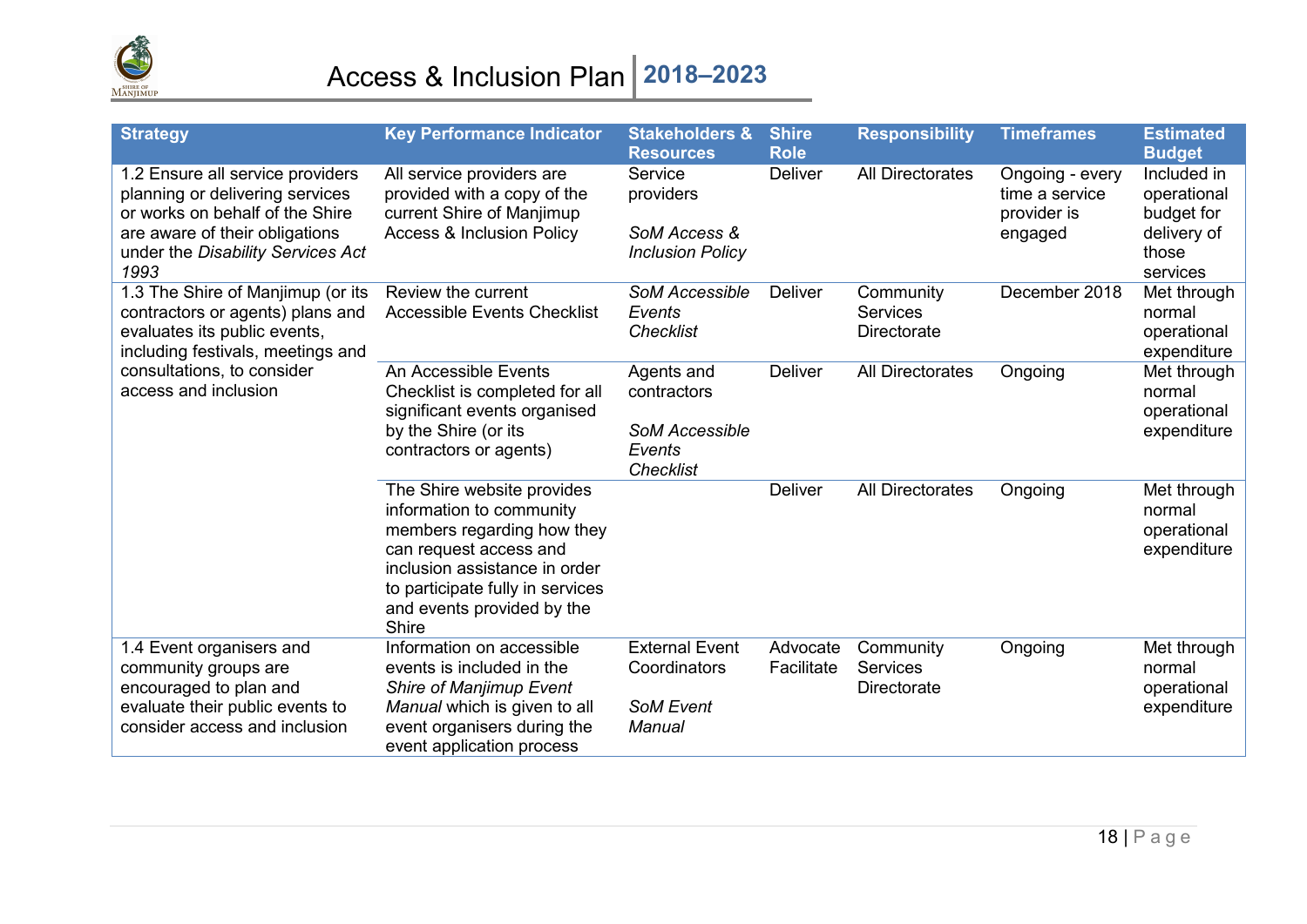

#### *Outcome 2: The Shire of Manjimup's buildings and facilities are accessible by all members of our community*

*Disability Services Regulations 2004: People with disability have the same opportunities as other people to access the buildings and other facilities of a public authority.*

<span id="page-19-0"></span>

| <b>Strategy</b>                                                                                                                                                                                 | <b>Key Performance Indicator</b>                                                                                                                                                                       | <b>Stakeholders</b><br>& Resources                                                               | <b>Shire</b><br><b>Role</b> | <b>Responsibility</b>                                                                                                                 | <b>Timeframes</b>                   | <b>Estimated</b><br><b>Budget</b>                                                |
|-------------------------------------------------------------------------------------------------------------------------------------------------------------------------------------------------|--------------------------------------------------------------------------------------------------------------------------------------------------------------------------------------------------------|--------------------------------------------------------------------------------------------------|-----------------------------|---------------------------------------------------------------------------------------------------------------------------------------|-------------------------------------|----------------------------------------------------------------------------------|
| 2.1 Work towards improving the<br>accessibility of existing Shire<br>owned buildings and facilities                                                                                             | Conduct regular reviews of<br>existing Shire owned<br>buildings and facilities to<br>identify barriers to access<br>and inclusion                                                                      | Lessees of<br>Shire owned<br>buildings                                                           | Deliver                     | Development &<br>Regulation<br>Directorate for<br>buildings<br><b>Works &amp; Services</b><br>Directorate for all<br>other facilities | Ongoing and<br>reported<br>annually | Met through<br>normal<br>operational<br>expenditure                              |
|                                                                                                                                                                                                 | Retrofitting of Shire owned<br>buildings and facilities, where<br>deemed required, to meet<br>access and inclusion<br>standards                                                                        | Lessees of<br>Shire owned<br>buildings<br>Relevant<br>standards,<br>codes and<br>guidelines      | Deliver                     | Development &<br>Regulation<br>Directorate<br><b>Works &amp; Services</b><br>Directorate                                              | Ongoing                             | Council to<br>consider<br>budget<br>allocation in<br>annual<br>budget<br>process |
| 2.2 Ensure all new Shire<br>infrastructure developments and<br>redevelopments provide access<br>to people with access and<br>inclusion needs within legislative<br>parameters and best practice | External planning approval is<br>sought for new large scale<br>developments and<br>redevelopments<br>Small scale developments<br>and redevelopments satisfy<br>the current legislative<br>requirements | Joint<br>Development<br>Assessment<br>Panel<br>Relevant<br>standards,<br>codes and<br>guidelines | Deliver                     | Development &<br>Regulation<br>Directorate<br><b>Works &amp; Services</b><br>Directorate                                              | Ongoing                             | Included in<br>capital or<br>project<br>budget                                   |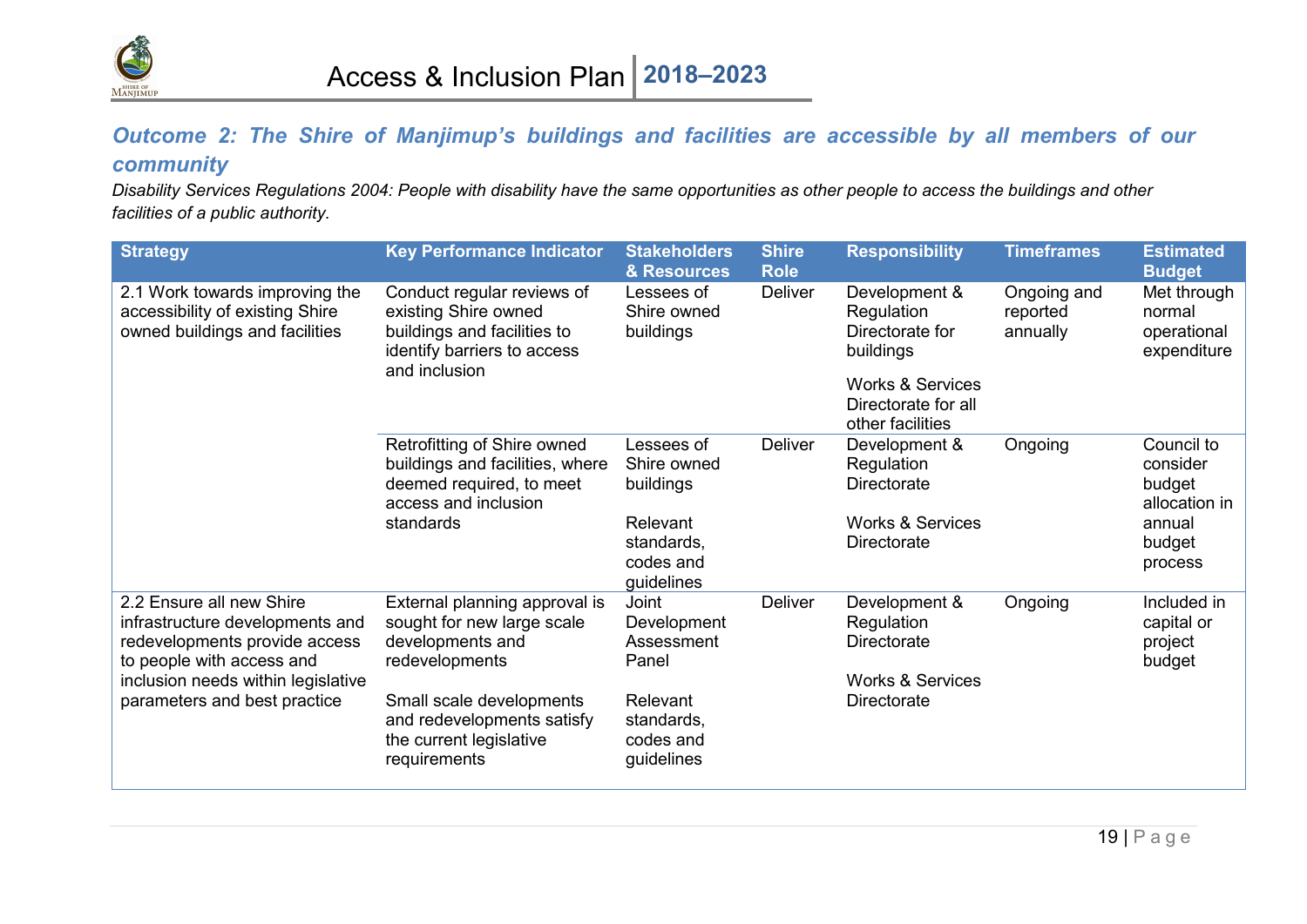

# Access & Inclusion Plan **2018–2023**

| <b>Strategy</b>                                                                                                                                                                          | <b>Key Performance Indicator</b>                                                                                             | <b>Stakeholders</b><br>& Resources                                   | <b>Shire</b><br><b>Role</b> | <b>Responsibility</b>                             | <b>Timeframes</b>                                      | <b>Estimated</b><br><b>Budget</b>                   |
|------------------------------------------------------------------------------------------------------------------------------------------------------------------------------------------|------------------------------------------------------------------------------------------------------------------------------|----------------------------------------------------------------------|-----------------------------|---------------------------------------------------|--------------------------------------------------------|-----------------------------------------------------|
| 2.3 Ensure all external<br>infrastructure developments and<br>redevelopments (non-Shire)<br>provide access to people with<br>access and inclusion needs<br>within legislative parameters | Building permits are issued<br>when developments or<br>redevelopments satisfy the<br>current legislative<br>requirements     | <b>External private</b><br>and<br>commercial<br>developers           | Regulate                    | Development &<br>Regulation<br><b>Directorate</b> |                                                        | Met through<br>normal<br>operational<br>expenditure |
| 2.4 Ensure all contractors or<br>agents planning or delivering<br>works on behalf of the Shire are<br>aware of their obligations under<br>the Disability Services Act 1993               | All contractors are provided<br>with a copy of the current<br>Shire of Manjimup Access &<br><b>Inclusion Policy</b>          | Agents and<br>contractors<br>SoM Access &<br><b>Inclusion Policy</b> | <b>Deliver</b>              | Office of CEO                                     | Ongoing - every<br>time a<br>contractor is<br>engaged  | Met through<br>normal<br>operational<br>expenditure |
|                                                                                                                                                                                          | Contractor's obligations in<br>relation to access and<br>inclusion are included in<br>Tender documentation and<br>inductions | Agents and<br>contractors                                            | Regulate                    | <b>All Directorates</b>                           |                                                        | Included in<br>capital or<br>project<br>budget      |
| 2.5 Continue to build new and<br>upgrade existing bicycle and<br>footpaths to meet universal<br>access requirements                                                                      | The number of new universal<br>access paths or path<br>upgrades undertaken each<br>financial year                            | Local Bicycle &<br><b>Footpath Plan</b><br>2017-2027                 | <b>Deliver</b>              | <b>Works &amp; Services</b><br>Directorate        | As per Forward<br><b>Capital Works</b><br>Plan         | Included in<br>capital<br>budget                    |
|                                                                                                                                                                                          |                                                                                                                              | Forward<br><b>Capital Works</b><br>Plan 2010/11<br>to 2019/20        |                             |                                                   |                                                        |                                                     |
| 2.6 Where feasible the Shire will<br>incorporate design features that<br>improve accessibility and<br>inclusion to children in                                                           | The number of 'All Abilities'<br>design features incorporated<br>into each development                                       | Community<br><b>Services</b><br>Parks &                              | <b>Deliver</b>              | <b>Works &amp; Services</b><br>Directorate        | Ongoing - to be<br>implemented<br>during<br>playground | Included in<br>capital or<br>project<br>budget      |
| playground redevelopments                                                                                                                                                                |                                                                                                                              | Gardens                                                              |                             |                                                   | redevelopments                                         |                                                     |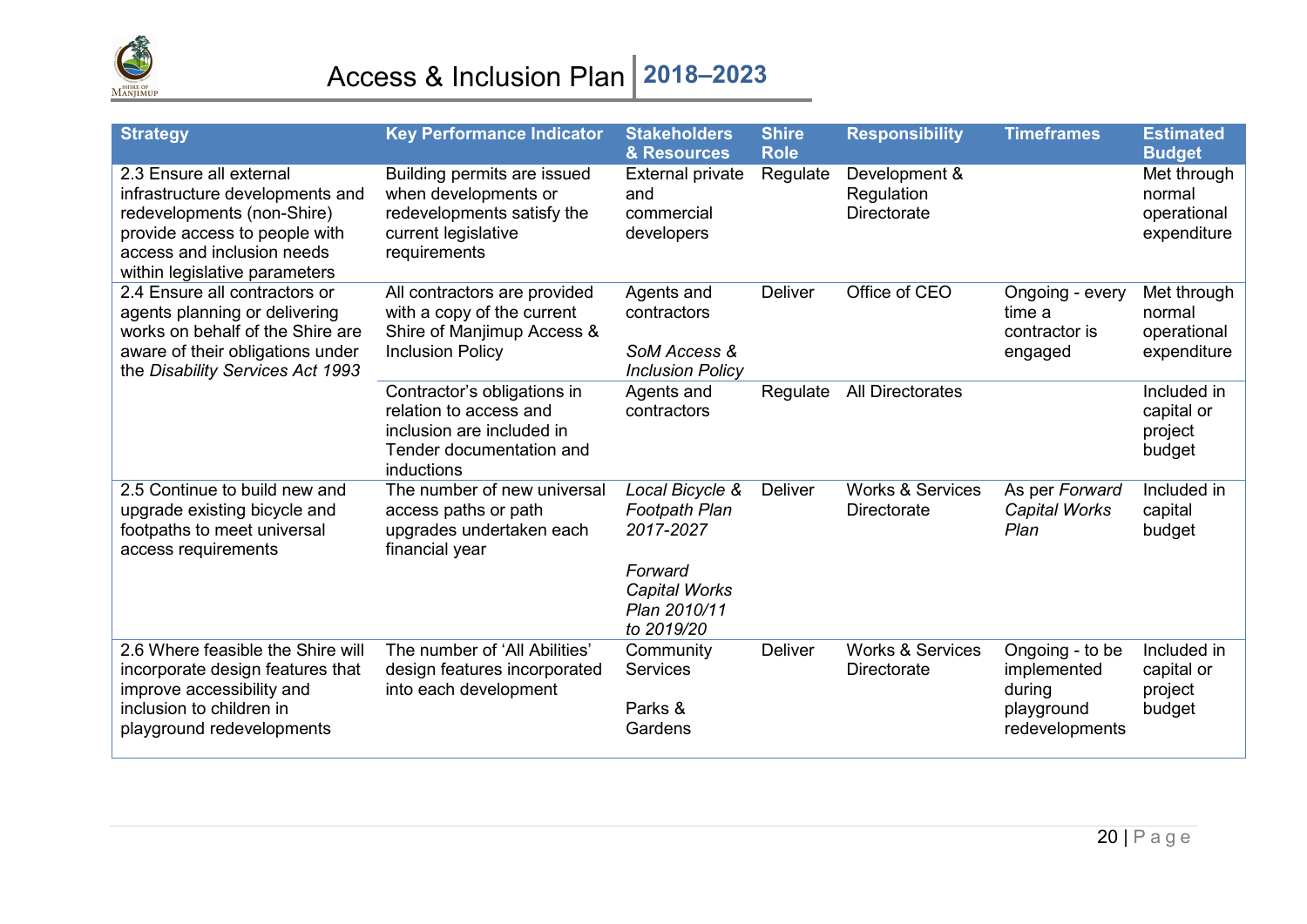

# Access & Inclusion Plan **2018–2023**

| <b>Strategy</b>                                                                                                                                                     | <b>Key Performance Indicator</b>                                                                                                                                         | <b>Stakeholders</b><br>& Resources                                                                          | <b>Shire</b><br><b>Role</b> | <b>Responsibility</b>                       | <b>Timeframes</b>                          | <b>Estimated</b><br><b>Budget</b>                   |
|---------------------------------------------------------------------------------------------------------------------------------------------------------------------|--------------------------------------------------------------------------------------------------------------------------------------------------------------------------|-------------------------------------------------------------------------------------------------------------|-----------------------------|---------------------------------------------|--------------------------------------------|-----------------------------------------------------|
| 2.7 Install, maintain and monitor<br><b>ACROD</b> parking bays                                                                                                      | Maintain a register of<br>ACROD parking within the<br><b>Shire</b>                                                                                                       | <b>Shire Rangers</b><br>5.2.4 Disabled<br><b>Parking Bays</b><br><b>Identification &amp;</b><br>Enforcement | Deliver                     | Development &<br>Regulation<br>Directorate  | Ongoing                                    | Met through<br>normal<br>operational<br>expenditure |
|                                                                                                                                                                     | Review the Policy 5.2.4<br><b>Disabled Parking Bays</b><br><b>Identification and</b><br><i>Enforcement</i> on an as<br>needed basis to ensure the<br>register is current | <b>Shire Rangers</b><br>5.2.4 Disabled<br><b>Parking Bays</b><br>Identification &<br>Enforcement            | Deliver                     | Development &<br>Regulation<br>Directorate  | Ongoing<br>Policy is due for<br>review now | Met through<br>normal<br>operational<br>expenditure |
|                                                                                                                                                                     | Enforce correct usage of<br>ACROD bays and keep a<br>record of the infringements<br>issued                                                                               | <b>Shire Rangers</b><br>5.2.4 Disabled<br><b>Parking Bays</b><br><b>Identification &amp;</b><br>Enforcement | <b>Deliver</b>              | Development &<br>Regulation<br>Directorate  | Ongoing                                    | Met through<br>normal<br>operational<br>expenditure |
|                                                                                                                                                                     | Install ACROD bays in new<br>car park developments                                                                                                                       |                                                                                                             | <b>Deliver</b>              | <b>Works &amp; Services</b><br>Directorate  | Ongoing                                    | Included in<br>capital<br>budget                    |
|                                                                                                                                                                     | Maintain existing bays to<br>required standards                                                                                                                          |                                                                                                             | <b>Deliver</b>              | <b>Works &amp; Services</b><br>Directorate  | Ongoing                                    | Included in<br>operational<br>budget                |
| 2.8 Advocate to local community<br>groups, businesses and tourist<br>venues the requirements for and<br>benefits flowing from the<br>provision of accessible venues | Digital promotion of<br>accessible venues and<br>facilities within the Shire on<br>relevant online platforms                                                             | Community<br>groups,<br>businesses and<br>tourism<br>operators                                              | Facilitate                  | Community<br><b>Services</b><br>Directorate | Ongoing                                    | Met through<br>normal<br>operational<br>expenditure |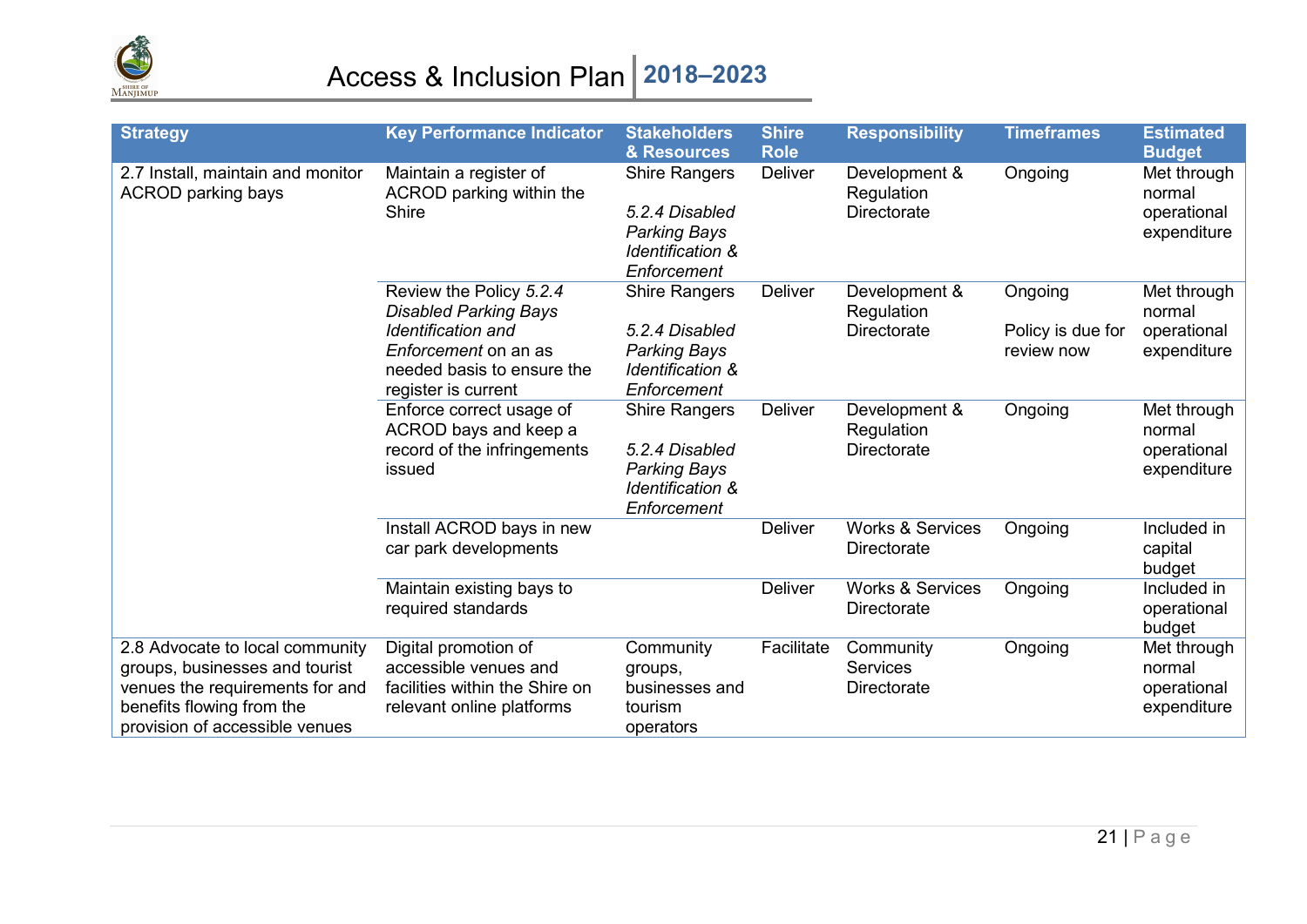

#### *Outcome 3: All information produced by the Shire of Manjimup is in an accessible format*

*Disability Services Regulations 2004: People with disability receive information from a public authority in a format that will enable them to access the information as readily as other people are able to access it.*

<span id="page-22-0"></span>

| <b>Strategy</b>                                                                                                                | <b>Key Performance Indicator</b>                                                                                                                                       | <b>Stakeholders &amp;</b><br><b>Resources</b>                                      | <b>Shire Role</b> | <b>Responsibility</b>                       | <b>Timeframes</b> | <b>Estimated</b><br><b>Budget</b>                   |
|--------------------------------------------------------------------------------------------------------------------------------|------------------------------------------------------------------------------------------------------------------------------------------------------------------------|------------------------------------------------------------------------------------|-------------------|---------------------------------------------|-------------------|-----------------------------------------------------|
| 3.1 Improve community<br>awareness that Council<br>information can be made<br>available in alternative formats<br>upon request | Where achievable, public<br>documents and notices.<br>including online mediums,<br>carry a notation regarding<br>availability of information in<br>alternative formats |                                                                                    | <b>Deliver</b>    | Office of CEO                               | Ongoing           | Met through<br>normal<br>operational<br>expenditure |
| 3.2 Improve staff awareness of<br>accessible information needs<br>and how to obtain information in<br>other formats            | Where feasible, requests for<br>information to be provided in<br>alternative formats are fulfilled                                                                     | <b>WALGA</b><br>Accessible<br>Information<br>Guidelines for<br>Local<br>Government | <b>Deliver</b>    | Community<br><b>Services</b><br>Directorate | Ongoing           | Met through<br>normal<br>operational<br>expenditure |
|                                                                                                                                | All new staff will be advised of<br>the availability of accessible<br>information as part of their<br>induction                                                        | <b>Staff Induction</b><br>Handbook                                                 | <b>Deliver</b>    | Office of CEO                               | Ongoing           | Met through<br>normal<br>operational<br>expenditure |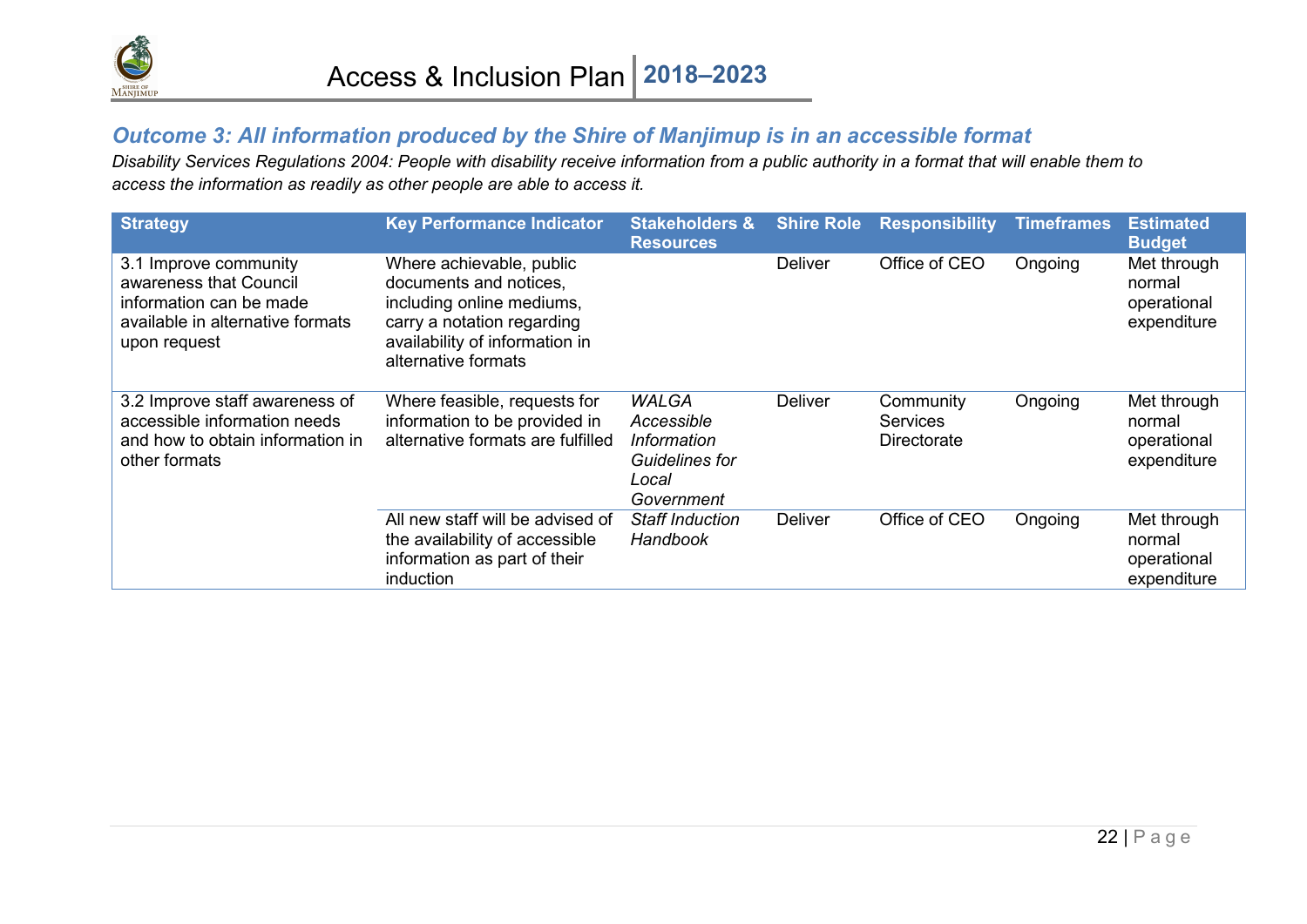

| <b>Strategy</b>                                                                                                                                                                                                             | <b>Key Performance Indicator</b>                                                                                                                                                                                                       | <b>Stakeholders &amp;</b><br><b>Resources</b>                                                 | <b>Shire Role</b> | <b>Responsibility</b>                       | <b>Timeframes</b> | <b>Estimated</b><br><b>Budget</b>                   |
|-----------------------------------------------------------------------------------------------------------------------------------------------------------------------------------------------------------------------------|----------------------------------------------------------------------------------------------------------------------------------------------------------------------------------------------------------------------------------------|-----------------------------------------------------------------------------------------------|-------------------|---------------------------------------------|-------------------|-----------------------------------------------------|
| 3.3 Shire website, promotional<br>materials, newsletters and<br>documentation regarding<br>services, facilities and customer<br>feedback are to be developed in<br>an accessible format using clear<br>and concise language | All promotional materials and<br>documentation regarding<br>services, facilities and<br>customer feedback are to<br>comply with the State<br><b>Government Access</b><br>Guidelines for Information,<br><b>Services and Facilities</b> | State<br>Government<br>Access<br>Guidelines for<br>Information,<br>Services and<br>Facilities | Deliver           | Office of CEO                               | Ongoing           | Met through<br>normal<br>operational<br>expenditure |
|                                                                                                                                                                                                                             | Contractors or agents<br>developing such materials on<br>behalf of the Shire must also<br>comply with the above<br>guidelines                                                                                                          | Agents and<br>contractors                                                                     | Regulate          | Office of CEO                               | Ongoing           | Met through<br>normal<br>operational<br>expenditure |
|                                                                                                                                                                                                                             | <b>Accessible Printed Guidelines</b><br>information brochure<br>developed for use by Shire<br>staff                                                                                                                                    |                                                                                               | <b>Deliver</b>    | Community<br><b>Services</b><br>Directorate | June 2019         | Met through<br>normal<br>operational<br>expenditure |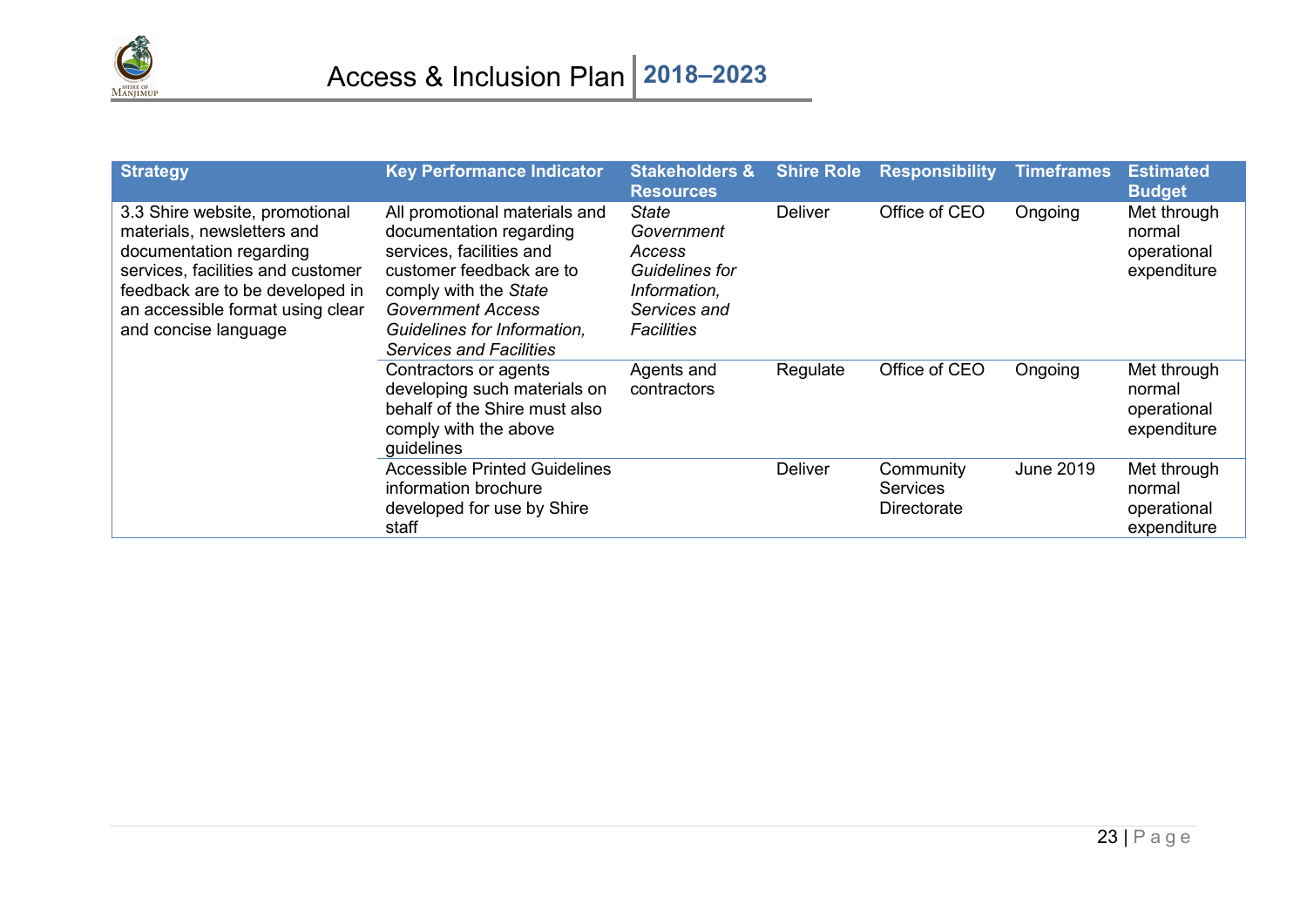

#### *Outcome 4: All members of our community receive the same level and quality of service from the staff of the Shire of Manjimup*

*Disability Services Regulations 2004: People with disability receive the same level and quality of service from the staff of a public authority as other people receive from the staff of that public authority.*

<span id="page-24-0"></span>

| <b>Strategy</b>                                                                                                                                                                  | <b>Key Performance Indicator</b>                                                                                                                                                                                                 | <b>Stakeholders &amp;</b><br><b>Resources</b>                                       | <b>Shire Role</b> | <b>Responsibility</b> | <b>Timeframes</b> | <b>Estimated</b><br><b>Budget</b>                   |
|----------------------------------------------------------------------------------------------------------------------------------------------------------------------------------|----------------------------------------------------------------------------------------------------------------------------------------------------------------------------------------------------------------------------------|-------------------------------------------------------------------------------------|-------------------|-----------------------|-------------------|-----------------------------------------------------|
| 4.1 Improve staff awareness of<br>access and inclusion issues and<br>encourage staff to engage new<br>knowledge and skills                                                       | All new staff are provided with<br>the information required to<br>understand their obligations in<br>equitable service delivery for<br>people with access and<br>inclusion needs as part of<br>their induction                   | <b>Staff Induction</b><br>Handbook                                                  | <b>Deliver</b>    | Office of CEO         | Ongoing           | Met through<br>normal<br>operational<br>expenditure |
|                                                                                                                                                                                  | Staff training needs are<br>identified during performance<br>reviews / supervision<br>meetings and training<br>provided accordingly                                                                                              | Senior<br>Management<br>Team /<br>Managers<br><b>Staff</b><br>Performance<br>Review | <b>Deliver</b>    | All Directorates      | Ongoing           | Met through<br>normal<br>operational<br>expenditure |
| 4.2 Improve the Councillors<br>awareness of access and<br>inclusion issues and support<br>them to communicate, where<br>required, with people with<br>access and inclusion needs | Councillors are provided with<br>the information required to<br>understand the Shire's<br>access and inclusion<br>objectives as part of their<br>induction and are provided<br>the access to the same<br>training as Shire staff | Councillors                                                                         | <b>Deliver</b>    | Office of CEO         | Ongoing           | Met through<br>normal<br>operational<br>expenditure |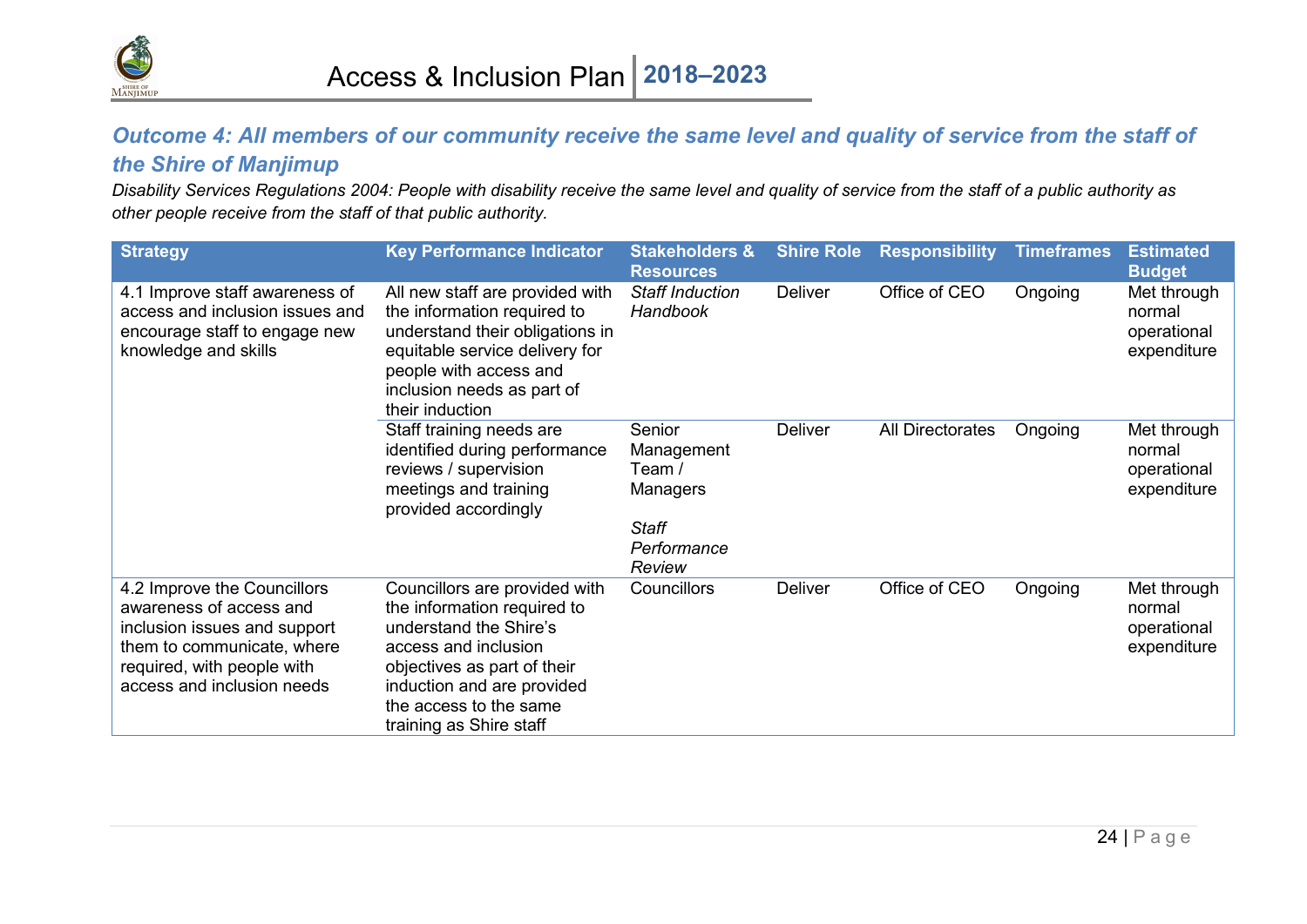

| <b>Strategy</b>                                                                                                                                                                  | <b>Key Performance Indicator</b>                                                                                                                                                                                       | Stakeholders & Shire Role Responsibility Timeframes<br><b>Resources</b> |            |                  |         | <b>Estimated</b><br><b>Budget</b>                   |
|----------------------------------------------------------------------------------------------------------------------------------------------------------------------------------|------------------------------------------------------------------------------------------------------------------------------------------------------------------------------------------------------------------------|-------------------------------------------------------------------------|------------|------------------|---------|-----------------------------------------------------|
| 4.3 Volunteers assisting the<br>Shire with delivery of a service<br>to customers are supported in<br>providing a quality service to<br>people with access and<br>inclusion needs | All volunteers are provided<br>with the information required<br>to understand the obligation<br>to deliver equitable customer<br>service for people with a<br>access and inclusion needs<br>as part of their induction | Volunteer<br>Supervisor<br><b>Volunteers</b>                            | Facilitate | All Directorates | Ongoing | Met through<br>normal<br>operational<br>expenditure |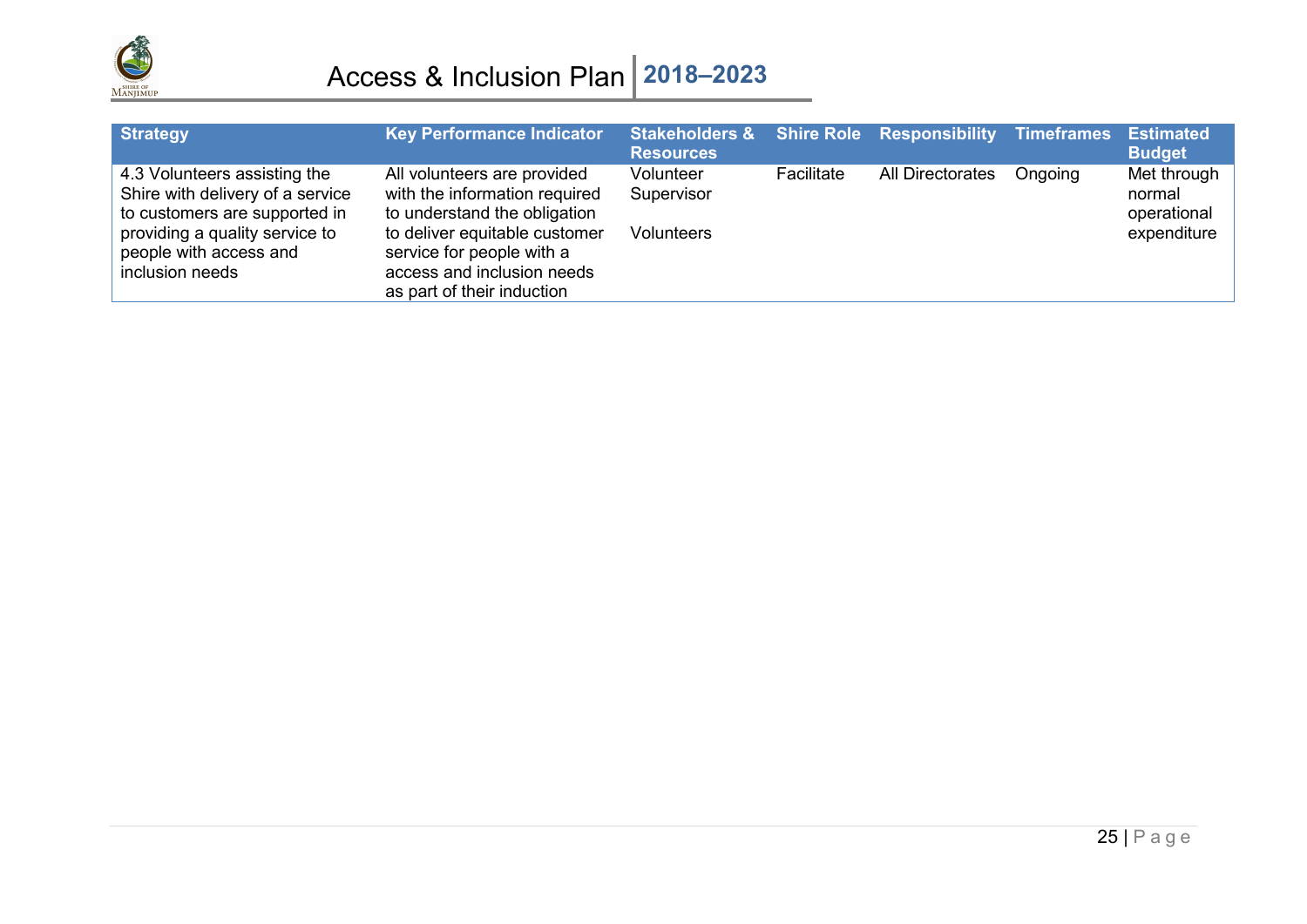

#### *Outcome 5: The Shire of Manjimup's feedback and complaints procedure is accessible and inclusive for all of our community*

*Disability Services Regulations 2004: People with disability have the same opportunities as other people to make complaints to a public authority.*

<span id="page-26-0"></span>

| <b>Strategy</b>                                                                                                                                                                      | <b>Key Performance Indicator</b>   | <b>Stakeholders &amp;</b><br><b>Other</b><br><b>Resources</b> | <b>Shire Role Responsibility Timeframes</b> | <b>Estimated</b><br><b>Budget</b> |
|--------------------------------------------------------------------------------------------------------------------------------------------------------------------------------------|------------------------------------|---------------------------------------------------------------|---------------------------------------------|-----------------------------------|
| 5.1 Ensure that current<br>grievance mechanisms are<br>accessible for people with<br>access and inclusion needs in<br>an appropriate format                                          | Refer to Strategies 3.1 and<br>3.3 |                                                               |                                             |                                   |
| 5.2 Improve staff knowledge so<br>they can facilitate and support<br>the receipt of complaints from<br>people with access and inclusion<br>needs                                     | Refer to Strategies 3.2 and<br>4.1 |                                                               |                                             |                                   |
| 5.3 Ensure that grievance<br>processes and outcome<br>satisfaction survey forms are<br>available in formats to meet the<br>requirements of people with<br>access and inclusion needs | Refer to Strategy 3.3\             |                                                               |                                             |                                   |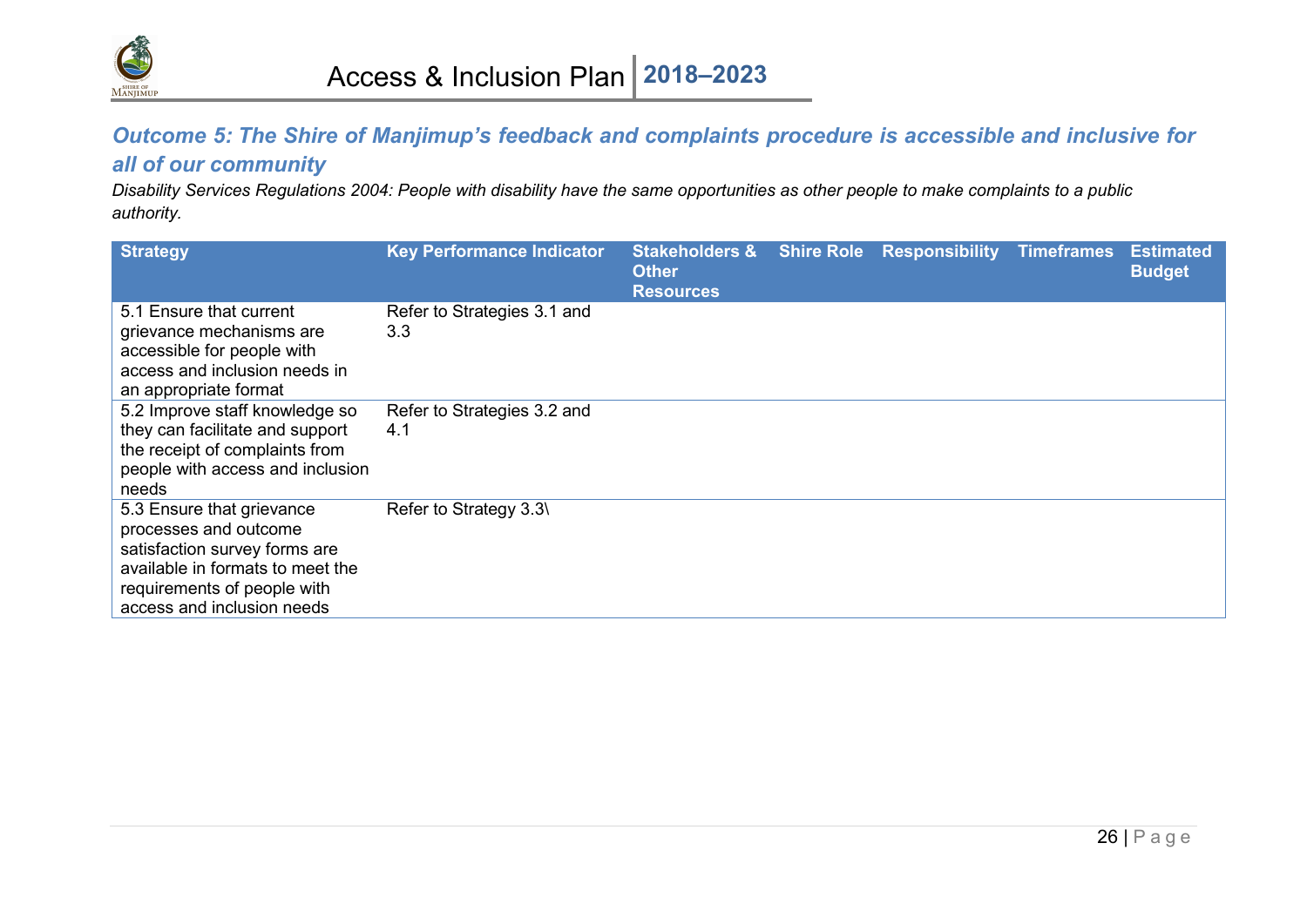

#### *Outcome 6: All members of our community are able to participate in public consultation undertaken by the Shire of Manjimup*

*Disability Services Regulations 2004: People with disability have the same opportunities as other people to participate in any public consultation by a public authority.*

<span id="page-27-0"></span>

| <b>Strategy</b>                                                                                                                                                              | <b>Key Performance Indicator</b>                                                                                                                                                                                                                                                              | <b>Stakeholders &amp;</b><br><b>Other</b><br><b>Resources</b>                                       | <b>Shire Role</b> | <b>Responsibility</b>                              | <b>Timeframes</b> | <b>Estimated</b><br><b>Budget</b>                   |
|------------------------------------------------------------------------------------------------------------------------------------------------------------------------------|-----------------------------------------------------------------------------------------------------------------------------------------------------------------------------------------------------------------------------------------------------------------------------------------------|-----------------------------------------------------------------------------------------------------|-------------------|----------------------------------------------------|-------------------|-----------------------------------------------------|
| 6.1 Ensure people with access<br>and inclusion needs are<br>provided an opportunity to<br>comment on facilities, services<br>or events delivered by the<br>Shire of Manjimup | Comment is specifically<br>sought from people with<br>access and inclusion needs<br>in relation to:<br>customer satisfaction<br>surveys<br>evaluations of existing<br>facilities, services or<br>events<br>planning for new<br>facilities services or<br>events<br>community<br>consultations | People with<br>access and<br>inclusion needs<br>Disability service<br>agencies and<br>organisations | Facilitate        | All Directorates                                   | Ongoing           | Met through<br>normal<br>operational<br>expenditure |
|                                                                                                                                                                              | Where applicable,<br>contractors or agents will<br>have a clear scope of works<br>identifying any access and<br>inclusion consultation that<br>needs to occur                                                                                                                                 | Agents and<br>contractors                                                                           | Regulate          | All Directorates                                   | Ongoing           | Met through<br>normal<br>operational<br>expenditure |
| 6.2 Promote the existence and<br>role of the Shire's Access &<br><b>Inclusion Advisory Committee</b><br>to the community                                                     | The relevant information is<br>available on the Shire's<br>website or in other formats,<br>on request                                                                                                                                                                                         | SoM Access &<br>Inclusion<br>Advisory<br>Committee                                                  | Facilitate        | Community<br><b>Services</b><br><b>Directorate</b> | Ongoing           | Met through<br>normal<br>operational<br>expenditure |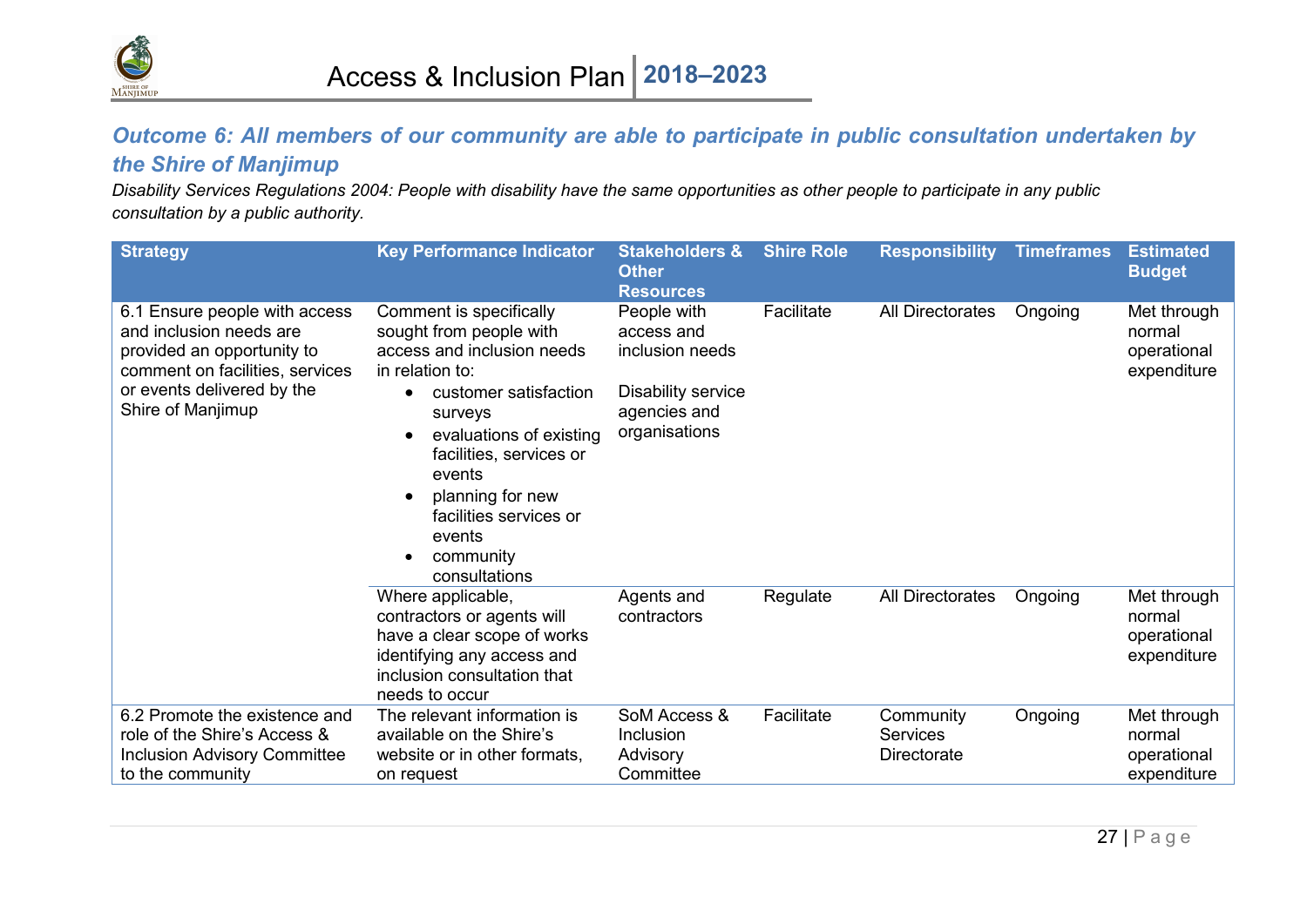

#### **Outcome 7: All members of our community have the same opportunities as others to obtain and maintain employment with the Shire of Manjimup**

*Disability Services Regulations 2004: People with disability have the same opportunities as other people to obtain and maintain employment with a public authority.*

<span id="page-28-0"></span>

| <b>Strategy</b>                                                                                                                        | <b>Key Performance Indicator</b>                                                                                                          | <b>Stakeholders &amp;</b><br><b>Other</b><br><b>Resources</b>          | <b>Shire Role</b> | <b>Responsibility</b> | <b>Timeframes</b> | <b>Estimated</b><br><b>Budget</b>                   |
|----------------------------------------------------------------------------------------------------------------------------------------|-------------------------------------------------------------------------------------------------------------------------------------------|------------------------------------------------------------------------|-------------------|-----------------------|-------------------|-----------------------------------------------------|
| 7.1 The Shire's recruitment<br>strategies ensure equal<br>employment opportunity                                                       | <b>Equal Employment</b><br><b>Opportunity Annual Returns</b><br>are completed                                                             | Human<br>Resources                                                     | Facilitate        | Office of CEO         | Ongoing           | Met through<br>normal<br>operational<br>expenditure |
|                                                                                                                                        | Adaptive equipment and<br>work processes are provided<br>to staff where reasonable<br>and practical                                       | Supported<br>Employment<br><b>Network</b>                              | Facilitate        | Office of CEO         | Ongoing           | Met through<br>normal<br>operational<br>expenditure |
| 7.2 The Shire actively<br>promotes itself as an equal<br>opportunity employer                                                          | Job vacancies are promoted<br>across a variety of mediums                                                                                 | Human<br>Resources<br>Supported<br>Employment<br><b>Network</b>        | Facilitate        | Office of CEO         | Ongoing           | Met through<br>normal<br>operational<br>expenditure |
| 7.3 The Shire considers people<br>with access and inclusion<br>needs for traineeships,<br>apprenticeships, work<br>experience and work | All placement requests by<br>people with access and<br>inclusion needs are given the<br>same consideration as<br>requests by other people | Human<br>Resources<br>Education<br>Providers                           | Facilitate        | Office of CEO         | Ongoing           | Met through<br>normal<br>operational<br>expenditure |
| placement                                                                                                                              | Adaptive equipment and<br>work processes are provided<br>to trainees or prospective<br>trainees where reasonable<br>and practical         | Supported<br>Employment<br><b>Network</b><br>Human<br><b>Resources</b> | Facilitate        | Office of CEO         | Ongoing           | Met through<br>normal<br>operational<br>expenditure |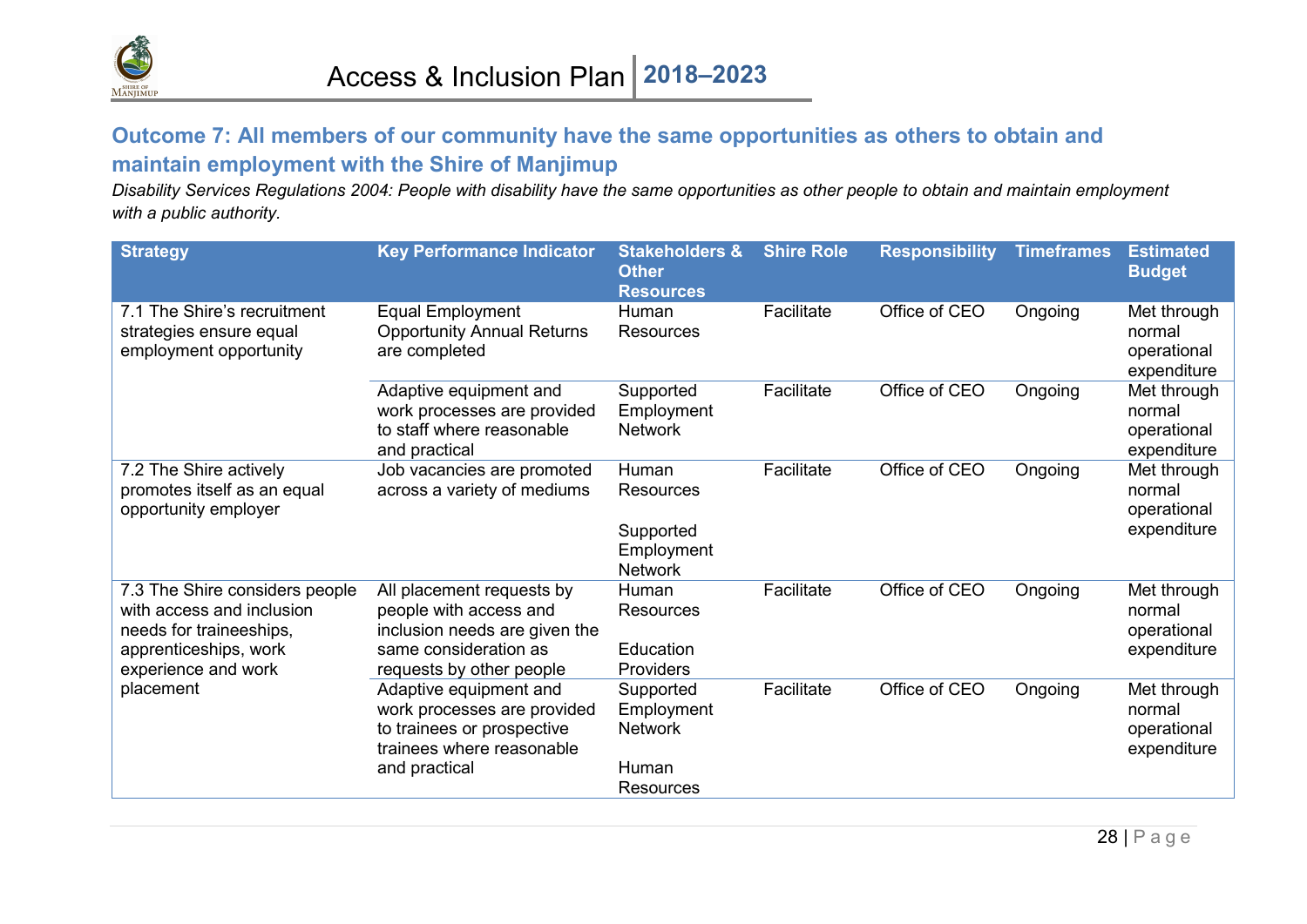

## <span id="page-29-0"></span>**Appendix 1: Access & Inclusion Accomplishments Since 1994**

The 1994 Community Access Plan identified a number of barriers to access and inclusion and outlined strategies that the Shire could adopt to overcome them. Significant progress has been made since 1994 to reduce barriers for people with access and inclusion needs either living in or visiting the region, including but not limited to:

- Management of the Property Care Team who continue to be an integral part of the Works & Services Directorate.
- Dementia Friendly Communities Project pilot program (July 2017 to June 2018)
- Opening of the Wellness & Respite Community Centre in April 2018. Built to current disability standards and dementia specific design criteria.
- Continual improvements to footpath networks within the Shire.
- Increased collections of alternative format materials within the Libraries.
- Accessible designs used for Bushfire Brigade Sheds.
- Additional signage has been added to the busier ACROD bays in the Manjimup CBD to notify vehicle owners of the applicable penalties if the bay is not used appropriately.
- Improvements to public toilet access within the Shire, in particular the installation of an adult change table in the Giblett Street toilet facilities in Manjimup.
- Improvements to the amenability of public facilities, parks, gardens or other spaces, such as the Walpole cemetery.
- Construction of accessible entry ways to the Manjimup Farmers' Market.
- Upgrades to the Shire Administration centre including:
	- o ramp access to the Manjimup Town Hall and Shire Administration
	- o installation of electronic door access to the Town Hall.
- Ramps constructed at the Walpole Library and Town Hall.
- The initial design of the Manjimup Regional AquaCentre received a commendation during the Disability Access and Inclusion Awards 2007.
- Upgrades to the Manjimup Regional AquaCentre including:
	- o installation of electronic door access to the AquaCentre
	- o installation of a pool water access hoist.
- Manjimup Indoor Sports Pavilion doors widened.
- The Youth Sport Inclusion Project was undertaken in 2012/13 to address inclusion barriers faced by young people (5–18 years) seeking to participate in mainstream sport.
- Shire of Manjimup Community Home Care Services Network Warren Blackwood (social inclusion project) won the Local Government category in the 'Count Me In' Awards 2012.